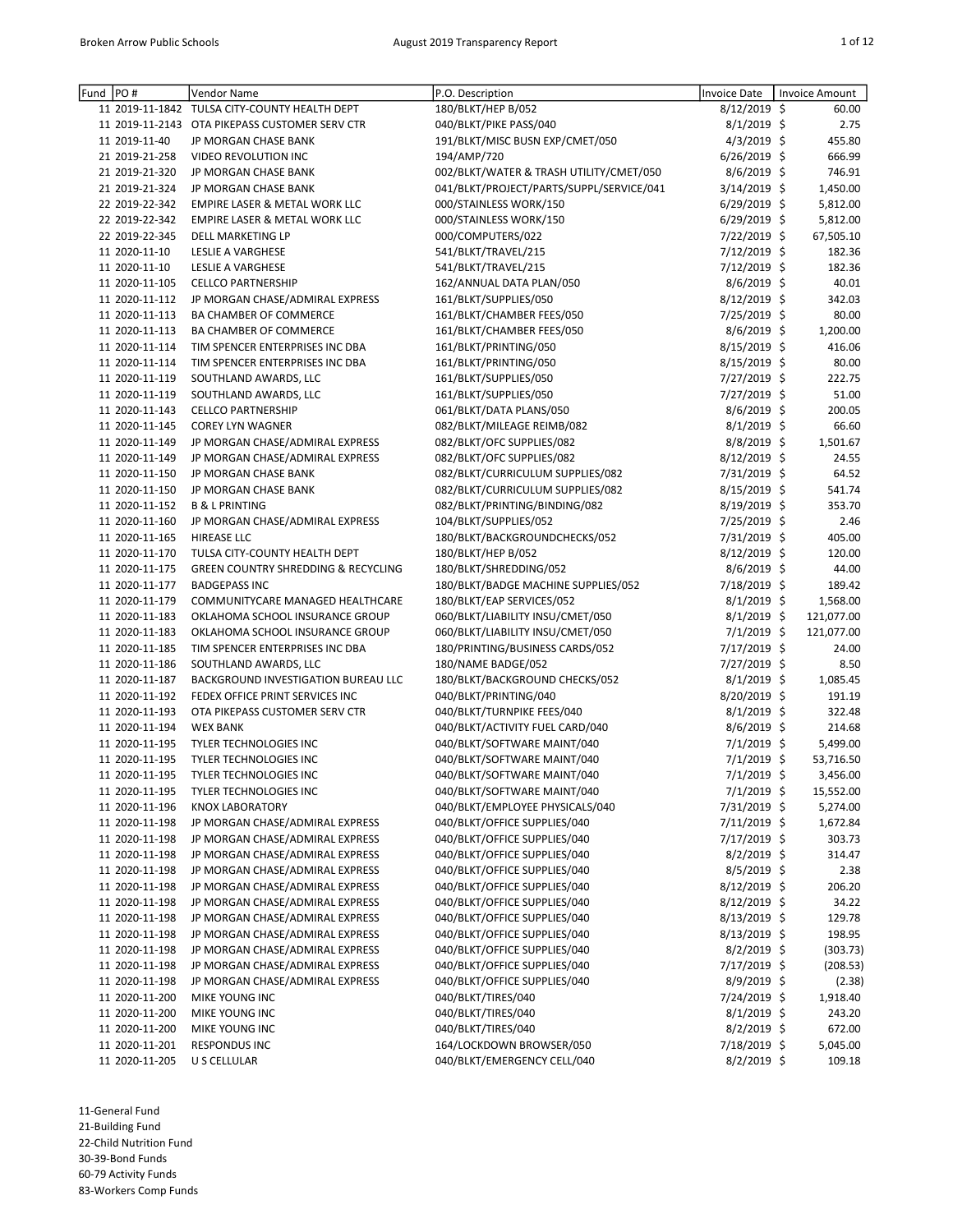| Fund | PO#            | Vendor Name                         | P.O. Description                         | <b>Invoice Date</b> | Invoice Amount |  |
|------|----------------|-------------------------------------|------------------------------------------|---------------------|----------------|--|
|      | 11 2020-11-208 | <b>CELLCO PARTNERSHIP</b>           | 040/BLKT/DATA PLAN/040                   | $8/6/2019$ \$       | 80.02          |  |
|      | 11 2020-11-209 | JP MORGAN CHASE BANK                | 040/BLKT/SUPPLIES/EQUIP/REPAIRS/040      | 7/26/2019 \$        | 1,036.79       |  |
|      | 11 2020-11-209 | JP MORGAN CHASE BANK                | 040/BLKT/SUPPLIES/EQUIP/REPAIRS/040      | 8/11/2019 \$        | 530.70         |  |
|      | 11 2020-11-209 | JP MORGAN CHASE BANK                | 040/BLKT/SUPPLIES/EQUIP/REPAIRS/040      | 8/18/2019 \$        | 420.95         |  |
|      | 11 2020-11-209 | JP MORGAN CHASE BANK                | 040/BLKT/SUPPLIES/EQUIP/REPAIRS/040      | 8/4/2019 \$         | 512.27         |  |
|      | 11 2020-11-209 | JP MORGAN CHASE BANK                | 040/BLKT/SUPPLIES/EQUIP/REPAIRS/040      | 7/26/2019 \$        | 100.00         |  |
|      | 11 2020-11-209 | JP MORGAN CHASE BANK                | 040/BLKT/SUPPLIES/EQUIP/REPAIRS/040      | 7/26/2019 \$        | 5,081.20       |  |
|      | 11 2020-11-209 | JP MORGAN CHASE BANK                | 040/BLKT/SUPPLIES/EQUIP/REPAIRS/040      | 8/11/2019 \$        | 3,750.12       |  |
|      | 11 2020-11-209 | JP MORGAN CHASE BANK                | 040/BLKT/SUPPLIES/EQUIP/REPAIRS/040      | 8/18/2019 \$        | 3,426.32       |  |
|      | 11 2020-11-209 | JP MORGAN CHASE BANK                | 040/BLKT/SUPPLIES/EQUIP/REPAIRS/040      | 8/4/2019 \$         | 2,565.21       |  |
|      | 11 2020-11-209 | JP MORGAN CHASE BANK                | 040/BLKT/SUPPLIES/EQUIP/REPAIRS/040      | 8/5/2019 \$         | 6.65           |  |
|      | 11 2020-11-209 | JP MORGAN CHASE BANK                | 040/BLKT/SUPPLIES/EQUIP/REPAIRS/040      | 8/11/2019 \$        | 2,842.00       |  |
|      | 11 2020-11-209 | JP MORGAN CHASE BANK                | 040/BLKT/SUPPLIES/EQUIP/REPAIRS/040      | 8/18/2019 \$        | 180.00         |  |
|      | 11 2020-11-209 | JP MORGAN CHASE BANK                | 040/BLKT/SUPPLIES/EQUIP/REPAIRS/040      | $8/4/2019$ \$       | 176.17         |  |
|      | 11 2020-11-21  | COURTNY DEANN MCFARLAND             | 541/BLKT/TRAVEL/720                      | 7/11/2019 \$        | 116.09         |  |
|      | 11 2020-11-210 | <b>FROST OIL COMPANY</b>            | 040/BLKT/FUEL/040                        | 8/21/2019 \$        | 14,192.34      |  |
|      | 11 2020-11-214 | SEAN C GOLDMAN                      | 163/BLKT/MILEAGE REIMB/030               | 8/5/2019 \$         | 47.40          |  |
|      | 11 2020-11-218 | <b>CRAIG A MANNING</b>              | 163/BLKT/MILEAGE REIMB/030               | 8/5/2019 \$         | 43.29          |  |
|      | 11 2020-11-22  | <b>BRANDON L CHITTY</b>             | 541/BLKT/TRAVEL/720                      | 7/12/2019 \$        | 168.33         |  |
|      | 11 2020-11-220 | STANLEY A ROBISON JR                | 163/BLKT/MILEAGE REIMB/030               | 8/7/2019 \$         | 28.46          |  |
|      | 11 2020-11-224 | <b>JEREMY A STOUGH</b>              | 163/BLKT/MILEAGE REIMB/030               | 8/5/2019 \$         | 86.30          |  |
|      | 11 2020-11-225 | T RYAN L TATE-SULLIVAN              | 163/BLKT/MILEAGE REIMB/030               | 8/5/2019 \$         | 139.67         |  |
|      | 11 2020-11-232 | <b>R K BLACK INC</b>                | 197/BLKT/COPIER EQUIPMENT/SUPPLIES/050   | 8/6/2019 \$         | 8,495.00       |  |
|      | 11 2020-11-234 | JP MORGAN CHASE/ADMIRAL EXPRESS     | 090/BLKT/OFFICE SUPPLIES/030             | 8/7/2019 \$         | 24.39          |  |
|      | 11 2020-11-235 | LOWE'S HOME CENTERS                 | 090/BLKT/SUPPLIES/030                    | 8/20/2019 \$        | 204.28         |  |
|      | 11 2020-11-237 | ADVANCE ALARMS INC                  | 090/BLKT/ALARM MONITORING/030            | $8/1/2019$ \$       | 684.50         |  |
|      | 11 2020-11-239 | BH MEDIA GROUP INC                  | 090/BLKT/LEGAL ADS/030                   | 7/15/2019 \$        | 135.30         |  |
|      | 11 2020-11-24  | KATHERINE V BENIGHT                 | 541/BLKT/TRAVEL/720                      | 7/12/2019 \$        | 134.34         |  |
|      | 11 2020-11-245 | JP MORGAN CHASE/ADMIRAL EXPRESS     | 041/BLKT/OFFICE SUPPLIES/041             | 7/5/2019 \$         | 117.32         |  |
|      | 11 2020-11-245 | JP MORGAN CHASE/ADMIRAL EXPRESS     | 041/BLKT/OFFICE SUPPLIES/041             | 7/11/2019 \$        | 157.15         |  |
|      | 11 2020-11-245 | JP MORGAN CHASE/ADMIRAL EXPRESS     | 041/BLKT/OFFICE SUPPLIES/041             | 7/12/2019 \$        | (20.08)        |  |
|      | 11 2020-11-245 | JP MORGAN CHASE/ADMIRAL EXPRESS     | 041/BLKT/OFFICE SUPPLIES/041             | 7/18/2019 \$        | (46.34)        |  |
|      | 11 2020-11-247 | FEDEX OFFICE PRINT SERVICES INC     | 164/BLKT/CHROMEDESK SUPPLIES/COPIES/050  | 8/8/2019 \$         | 46.08          |  |
|      | 11 2020-11-247 | FEDEX OFFICE PRINT SERVICES INC     | 164/BLKT/CHROMEDESK SUPPLIES/COPIES/050  | $8/8/2019$ \$       | 55.58          |  |
|      | 11 2020-11-250 | <b>ASSETGENIE INC</b>               | 164/BLKT/CHROMEBOOK PARTS/EQUIP/050      | $8/8/2019$ \$       | 5,000.00       |  |
|      | 11 2020-11-263 | REHAB SOURCE FOR KIDS               | 152/BLKT/SPED/STDNT SERVICES/080         | $8/6/2019$ \$       | 3,920.55       |  |
|      | 11 2020-11-265 | JP MORGAN CHASE/ADMIRAL EXPRESS     | 152/BLKT/SPED/SUPPLIES/052               | 7/30/2019 \$        | 94.93          |  |
|      | 11 2020-11-265 | JP MORGAN CHASE/ADMIRAL EXPRESS     | 152/BLKT/SPED/SUPPLIES/052               | 7/30/2019 \$        | 22.97          |  |
|      | 11 2020-11-265 | JP MORGAN CHASE/ADMIRAL EXPRESS     | 152/BLKT/SPED/SUPPLIES/052               | $8/6/2019$ \$       | 26.56          |  |
|      | 11 2020-11-265 | JP MORGAN CHASE/ADMIRAL EXPRESS     | 152/BLKT/SPED/SUPPLIES/052               | $8/9/2019$ \$       | 14.70          |  |
|      | 11 2020-11-270 | <b>HEARTSPRING INC</b>              | 152/BLKT/SPED/TUITION/720                | 7/31/2019 \$        | 24,512.50      |  |
|      | 11 2020-11-272 | <b>FUEL EDUCATION LLC</b>           | 152/SPED/LICENSE/725                     | $6/21/2019$ \$      | 18,600.00      |  |
|      | 11 2020-11-276 | OKLAHOMA HEALTHCARE AUTHORITY       | 698/BLKT/SPED/MEDICAID/080               | 6/30/2019 \$        | 49,844.86      |  |
|      | 11 2020-11-279 | MICHELE E HUEBERT                   | 621/BLKT/MILEAGE REIMB/050               | 7/31/2019 \$        | 31.99          |  |
|      | 11 2020-11-280 | MICHELLE R WARREN                   | 621/BLKT/MILEAGE REIMB/050               | 7/30/2019 \$        | 18.46          |  |
|      | 11 2020-11-281 | <b>KRISTEN D SCHAFNITT</b>          | 621/BLKT/MILEAGE REIMB/050               | $8/6/2019$ \$       | 17.14          |  |
|      | 11 2020-11-286 | VIP TECHNOLOGY SOLUTIONS GROUP, LLC | 163/IPOSS COVERAGE RENEWAL/9 SITES/050   | 7/17/2019 \$        | 11,106.00      |  |
|      | 11 2020-11-287 | NORTHSTAR AV LLC                    | 163/BLKT/PROJECTOR LAMPS/050             | 7/17/2019 \$        | 1,540.00       |  |
|      | 11 2020-11-290 | LINEAR COMMUNICATIONS INC           | 163/BLKT/INSTALLATIONS/REPAIRS/050       | 7/24/2019 \$        | 4,779.90       |  |
|      | 11 2020-11-294 | VIDEO REVOLUTION INC                | 163/BLKT/EQUIP/SUPPL/INSTALLATIO/PRO/050 | 7/31/2019 \$        | 199.99         |  |
|      | 11 2020-11-297 | <b>FEDERAL EXPRESS CORP</b>         | 163/BLKT/POSTAGE/SHIPPING/050            | $8/8/2019$ \$       | 109.77         |  |
|      | 11 2020-11-300 | B & L PRINTING                      | 163/BLKT/PRINTING/POSTERS/050            | 8/5/2019 \$         | 15.00          |  |
|      | 11 2020-11-301 | LEON MAY VISUAL DESIGN              | 039/CONTRACT/BAND/720                    | $8/19/2019$ \$      | 13,000.00      |  |
|      | 11 2020-11-304 | CENGAGE LEARNING INC                | 001/SUBSCRIPTION/MEDIA/720               | $8/1/2019$ \$       | 1,968.66       |  |
|      | 11 2020-11-305 | PASCO SCIENTIFIC CO                 | 201/MATERIALS/SCIENCE/720                | 7/15/2019 \$        | 3,284.66       |  |
|      | 11 2020-11-307 | JP MORGAN CHASE/ADMIRAL EXPRESS     | 001/BLKT/SUPPLIES/OFFICE/720             | 7/31/2019 \$        | 47.68          |  |
|      | 11 2020-11-307 | JP MORGAN CHASE/ADMIRAL EXPRESS     | 001/BLKT/SUPPLIES/OFFICE/720             | 8/14/2019 \$        | 59.89          |  |
|      | 11 2020-11-307 | JP MORGAN CHASE/ADMIRAL EXPRESS     | 001/BLKT/SUPPLIES/OFFICE/720             | 7/18/2019 \$        | (14.93)        |  |
|      | 11 2020-11-315 | JP MORGAN CHASE/ADMIRAL EXPRESS     | 163/BLKT/SUPPLIES/030                    | $8/8/2019$ \$       | 401.95         |  |
|      | 11 2020-11-326 | U S CELLULAR                        | 082/B&A CELL PHONE/082                   | 7/12/2019 \$        | 591.62         |  |
|      | 11 2020-11-327 | JP MORGAN CHASE BANK                | 193/BLKT/ONLINE SUBSCRIPTIONS/030        | $8/5/2019$ \$       | 150.99         |  |

11-General Fund 21-Building Fund 22-Child Nutrition Fund 30-39-Bond Funds 60-79 Activity Funds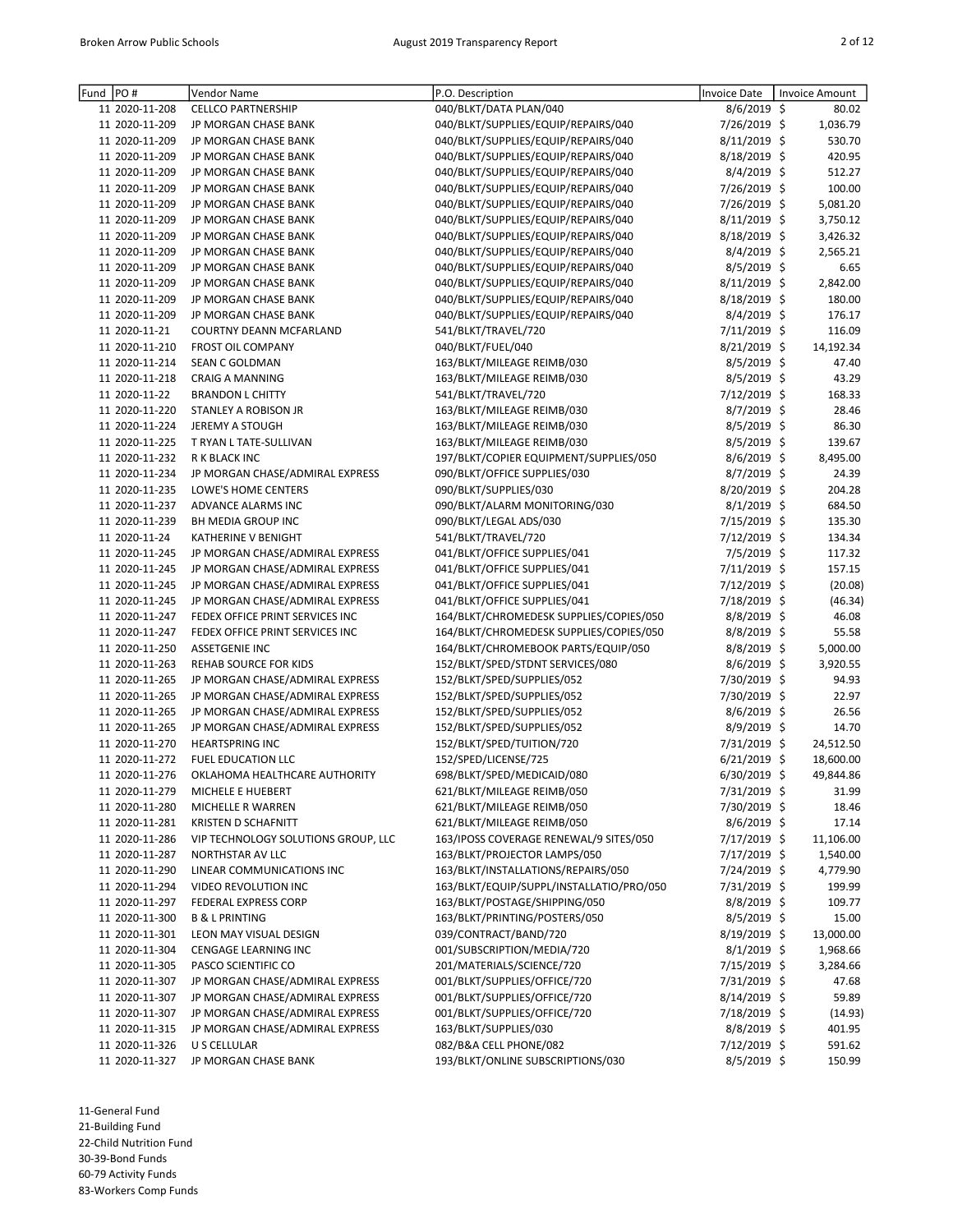| Fund | PO#                              | <b>Vendor Name</b>                                | P.O. Description                                  | Invoice Date                | Invoice Amount |                  |
|------|----------------------------------|---------------------------------------------------|---------------------------------------------------|-----------------------------|----------------|------------------|
|      | 11 2020-11-327                   | JP MORGAN CHASE BANK                              | 193/BLKT/ONLINE SUBSCRIPTIONS/030                 | $8/5/2019$ \$               |                | 144.00           |
|      | 11 2020-11-327                   | JP MORGAN CHASE BANK                              | 193/BLKT/ONLINE SUBSCRIPTIONS/030                 | 8/22/2019 \$                |                | 2,388.00         |
|      | 11 2020-11-327                   | JP MORGAN CHASE BANK                              | 193/BLKT/ONLINE SUBSCRIPTIONS/030                 | 8/15/2019 \$                |                | 6.00             |
|      | 11 2020-11-327                   | JP MORGAN CHASE BANK                              | 193/BLKT/ONLINE SUBSCRIPTIONS/030                 | 8/15/2019 \$                |                | 2.00             |
|      | 11 2020-11-327                   | JP MORGAN CHASE BANK                              | 193/BLKT/ONLINE SUBSCRIPTIONS/030                 | $8/15/2019$ \$              |                | 16.00            |
|      | 11 2020-11-330                   | <b>NASCO EDUCATION LLC</b>                        | 082/BLKT/DHS SUPPLIES/082                         | 7/18/2019 \$                |                | 1,100.19         |
|      | 11 2020-11-330                   | NASCO EDUCATION LLC                               | 082/BLKT/DHS SUPPLIES/082                         | 7/19/2019 \$                |                | 386.12           |
|      | 11 2020-11-335                   | <b>CELLCO PARTNERSHIP</b>                         | 037/BLKT/DATA PLAN/052                            | 8/6/2019 \$                 |                | 40.01            |
|      | 11 2020-11-336                   | <b>CELLCO PARTNERSHIP</b>                         | 193/BLKT/DATA PLAN/052                            | 8/6/2019 \$                 |                | 121.83           |
|      | 11 2020-11-346                   | OKLAHOMA SCHOOL INSURANCE GROUP                   | 124/BLKT/IEP LITIGATION/CMET/050                  | 8/15/2019 \$                |                | 7,831.21         |
|      | 11 2020-11-347                   | <b>RICH PAWPA</b>                                 | 561/BLKT/MILEAGE REIMB/053                        | 8/9/2019 \$                 |                | 65.86            |
|      | 11 2020-11-348                   | <b>VALERI L RADFORD</b>                           | 561/BLKT/MILEAGE REIMB/053                        | 8/19/2019 \$                |                | 24.40            |
|      | 11 2020-11-353                   | JP MORGAN CHASE/ADMIRAL EXPRESS                   | 160/BLKT/OFFICE SUPPLIES/003                      | 7/10/2019 \$                |                | 106.63           |
|      | 11 2020-11-353                   | JP MORGAN CHASE/ADMIRAL EXPRESS                   | 160/BLKT/OFFICE SUPPLIES/003                      | 7/12/2019 \$                |                | 1.89             |
|      | 11 2020-11-353                   | JP MORGAN CHASE/ADMIRAL EXPRESS                   | 160/BLKT/OFFICE SUPPLIES/003                      | 7/18/2019 \$                |                | (1.89)           |
|      | 11 2020-11-354                   | OKLAHOMA COACHES ASSOCIATION                      | 160/BLKT/PASSES/003                               | 6/24/2019 \$                |                | 3,715.00         |
|      | 11 2020-11-36                    | ROSENSTEIN FIST & RINGOLD                         | 124/BLKT/LEGAL EXPENSES/CMET/050                  | 7/16/2019 \$                |                | 2,820.42         |
|      | 11 2020-11-36                    | ROSENSTEIN FIST & RINGOLD                         | 124/BLKT/LEGAL EXPENSES/CMET/050                  | 7/16/2019 \$                |                | 940.00           |
|      | 11 2020-11-36                    | ROSENSTEIN FIST & RINGOLD                         | 124/BLKT/LEGAL EXPENSES/CMET/050                  | 8/12/2019 \$                |                | 3,834.25         |
|      | 11 2020-11-36                    | ROSENSTEIN FIST & RINGOLD                         | 124/BLKT/LEGAL EXPENSES/CMET/050                  | $8/12/2019$ \$              |                | 1,200.00         |
|      | 11 2020-11-36                    | ROSENSTEIN FIST & RINGOLD                         | 124/BLKT/LEGAL EXPENSES/CMET/050                  | 8/12/2019 \$                |                | 5,165.57         |
|      | 11 2020-11-37                    | JP MORGAN CHASE BANK                              | 002/BLKT/DISTRICT TRAVEL/CMET/050                 | 8/26/2019 \$                |                | 441.18           |
|      | 11 2020-11-37                    | JP MORGAN CHASE BANK                              | 002/BLKT/DISTRICT TRAVEL/CMET/050                 | 8/26/2019 \$                |                | 172.63           |
|      | 11 2020-11-37                    | JP MORGAN CHASE BANK                              | 002/BLKT/DISTRICT TRAVEL/CMET/050                 | 6/23/2019 \$                |                | (24.61)          |
|      | 11 2020-11-37                    | JP MORGAN CHASE BANK                              | 002/BLKT/DISTRICT TRAVEL/CMET/050                 | 8/26/2019 \$                |                | 882.36           |
|      | 11 2020-11-37                    | JP MORGAN CHASE BANK                              | 002/BLKT/DISTRICT TRAVEL/CMET/050                 | 8/26/2019 \$                |                | 549.83           |
|      | 11 2020-11-37                    | JP MORGAN CHASE BANK                              | 002/BLKT/DISTRICT TRAVEL/CMET/050                 | 8/26/2019 \$                |                | 1,020.64         |
|      | 11 2020-11-37                    | JP MORGAN CHASE BANK                              | 002/BLKT/DISTRICT TRAVEL/CMET/050                 | 8/26/2019 \$                |                | 4,562.76         |
|      | 11 2020-11-37                    | JP MORGAN CHASE BANK                              | 002/BLKT/DISTRICT TRAVEL/CMET/050                 | 8/26/2019 \$                |                | 3,325.96         |
|      | 11 2020-11-373                   | BLUESTEM INTEGRATED LLC                           | 160/BANNER BUNGEES/MEMSTADIUM/003                 | 7/17/2019 \$                |                | 872.00           |
|      | 11 2020-11-375                   | COMMERCIAL/MEDICAL ELECTRONICS                    | 160/SPORTS MED/ANNUAL EQUIP CHECK/003             | 7/30/2019 \$                |                | 200.00           |
|      | 11 2020-11-376<br>11 2020-11-377 | DEBRA JEAN COFFEY                                 | 412/BLKT/TRAVEL/720                               | 7/12/2019 \$                |                | 423.33           |
|      | 11 2020-11-378                   | <b>LESA MARIE MOORE</b><br>AARON M VOGT           | 412/BLKT/TRAVEL/720<br>163/BLKT/MILEAGE REIMB/030 | 7/17/2019 \$<br>8/5/2019 \$ |                | 147.99<br>139.28 |
|      | 11 2020-11-378                   | AARON M VOGT                                      | 163/BLKT/MILEAGE REIMB/030                        | $8/5/2019$ \$               |                | 25.14            |
|      | 11 2020-11-38                    | TWO OAKS INVESTMENTS LLC                          | 181/BLKT/WC TPA/CMET/050                          | 8/14/2019 \$                |                | 2,900.00         |
|      | 11 2020-11-380                   | LOWE'S HOME CENTERS                               | 037/BLKT/SUPPLIES/051                             | 7/30/2019 \$                |                | 21.96            |
|      | 11 2020-11-380                   | LOWE'S HOME CENTERS                               | 037/BLKT/SUPPLIES/051                             | 8/19/2019 \$                |                | 4.49             |
|      | 11 2020-11-384                   | JP MORGAN CHASE/ADMIRAL EXPRESS                   | 037/BLKT/OFFICE SUPPLIES/051                      | 8/1/2019 \$                 |                | 21.69            |
|      | 11 2020-11-384                   | JP MORGAN CHASE/ADMIRAL EXPRESS                   | 037/BLKT/OFFICE SUPPLIES/051                      | $8/2/2019$ \$               |                | 21.12            |
|      | 11 2020-11-384                   | JP MORGAN CHASE/ADMIRAL EXPRESS                   | 037/BLKT/OFFICE SUPPLIES/051                      | 8/20/2019 \$                |                | 257.37           |
|      | 11 2020-11-387                   | <b>B &amp; L PRINTING</b>                         | 193/BLKT/PRINTING/052                             | 8/14/2019 \$                |                | 198.00           |
|      | 11 2020-11-390                   | FEDERAL EXPRESS CORP                              | 193/BLKT/SHIPPING/030                             | 7/25/2019 \$                |                | 143.28           |
|      | 11 2020-11-394                   | STEPHANIE M WATKINS                               | 016/BLKT/TRAVEL/510                               | $8/1/2019$ \$               |                | 191.99           |
|      | 11 2020-11-395                   | STEPHANIE M WATKINS                               | 016/BLKT/TRAVEL/510                               | $8/10/2019$ \$              |                | 124.00           |
|      | 11 2020-11-397                   | <b>LESA MARIE MOORE</b>                           | 412/BLKT/TRAVEL/720                               | $8/2/2019$ \$               |                | 296.44           |
|      | 11 2020-11-399                   | SHELIA MARIE BREWSTER                             | 412/BLKT/TRAVEL/720                               | $8/2/2019$ \$               |                | 212.66           |
|      | 11 2020-11-4                     | JEFFREY DONALD MARTIN                             | 089/BLKT/TRAVEL/720                               | 7/23/2019 \$                |                | 78.60            |
|      | 11 2020-11-401                   | <b>TRACY DIANNE GAUNT</b>                         | 412/BLKT/TRAVEL/720                               | $8/2/2019$ \$               |                | 234.77           |
|      | 11 2020-11-403                   | <b>DENIS SCHMITT</b>                              | 412/BLKT/TRAVEL/530                               | $8/2/2019$ \$               |                | 232.08           |
|      | 11 2020-11-427                   | <b>GREEN COUNTRY SHREDDING &amp; RECYCLING</b>    | 010/BLKT/SHREDDING SERVICES/050                   | $8/6/2019$ \$               |                | 35.00            |
|      | 11 2020-11-428                   | PEAK METHODS INC                                  | 163/EXTREME NETWORK/HARDWARE/MAINTEN/050          | 7/8/2019 \$                 |                | 30,995.16        |
|      | 11 2020-11-431                   | e3 DIAGNOSTICS INC                                | 125/AUDIOMETER CALIBRATION/052                    | 7/24/2019 \$                |                | 2,075.00         |
|      | 11 2020-11-442                   | TULSA COMMUNITY COLLEGE                           | 165/BLKT 2 + 2 INITIATIVE/720                     | 8/13/2019 \$                |                | 377.70           |
|      | 11 2020-11-445                   | TRITON PRODUCTS LLC                               | 164/CHROMEDESK PARTS STORAGE/720                  | 7/10/2019 \$                |                | 252.68           |
|      | 11 2020-11-452                   | JP MORGAN CHASE BANK                              | 160/STATCREW SOFTWARE/FB/003                      | 7/30/2019 \$                |                | 399.00           |
|      | 11 2020-11-453                   | <b>B&amp;H FOTO &amp; ELECTRONICS CORPORATION</b> | 193/BLKT/AUDIO-VIDEO EQUIPMENT/030                | 7/25/2019 \$                |                | 16,707.82        |
|      | 11 2020-11-454                   | MICHELE C HOWELL                                  | 412/BLKT/TRAVEL/720                               | $8/2/2019$ \$               |                | 261.00           |
|      | 11 2020-11-469                   | REASOR'S HOLDING COMPANY, INC                     | 564/BLKT/PROGRAM MGMT/053                         | $8/6/2019$ \$               |                | 67.30            |
|      | 11 2020-11-478                   | CDW LLC                                           | 163/TECH SUPPLIES/ WIRELESS SCANNERS/030          | 7/16/2019 \$                |                | 395.40           |
|      | 11 2020-11-479                   | SECRETARY OF STATE                                | 102/NOTARY/FEE/050                                | 8/15/2019 \$                |                | 25.00            |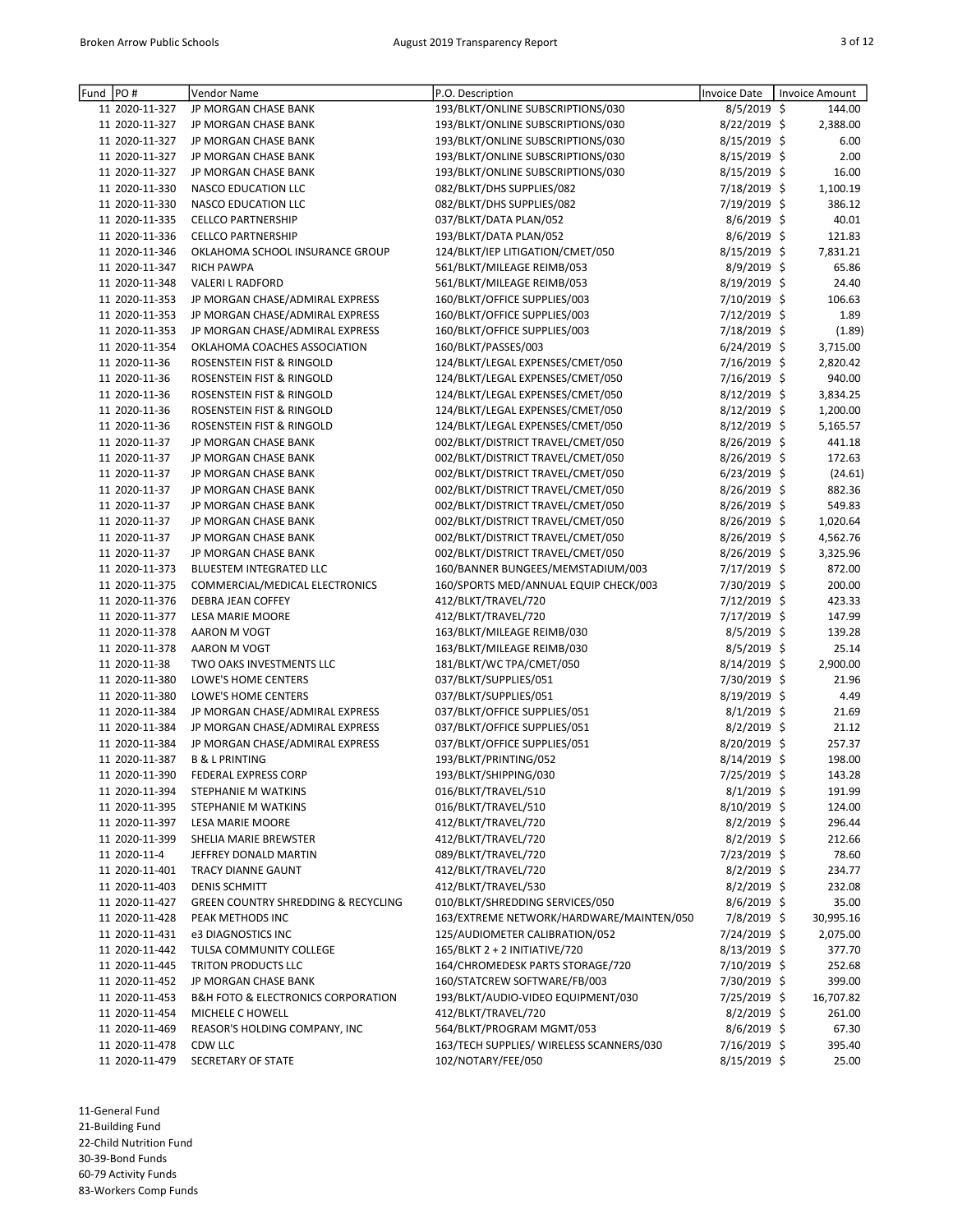| Fund | PO#            | Vendor Name                                       | P.O. Description                       | <b>Invoice Date</b> | <b>Invoice Amount</b> |
|------|----------------|---------------------------------------------------|----------------------------------------|---------------------|-----------------------|
|      | 11 2020-11-48  | <b>VIP VOICE SERVICES LLC</b>                     | 002/BLKT/SIP CALL PATHS/CMET/050       | $8/1/2019$ \$       | 588.85                |
|      | 11 2020-11-480 | W W GRAINGER INC                                  | 164/CHROMEDESK PARTS STORAGE/720       | 7/16/2019 \$        | 430.28                |
|      | 11 2020-11-481 | <b>GREEN COUNTRY SHREDDING &amp; RECYCLING</b>    | 099/BLKT/SHREDDING/055                 | 7/24/2019 \$        | 3,675.00              |
|      | 11 2020-11-482 | <b>RADIAK GROUP LLC</b>                           | 160/STATBROADCAST LIVE SOFTWARE/FB/003 | 7/15/2019 \$        | 799.00                |
|      | 11 2020-11-484 | CNTR FOR THE COLLABORATIVE CLASS                  | 541/PD MATERIALS/050                   | 8/17/2019 \$        | 4,860.00              |
|      | 11 2020-11-485 | <b>CELLCO PARTNERSHIP</b>                         | 082/CELL PHONE SERVICE/082             | $8/6/2019$ \$       | 1,717.67              |
|      | 11 2020-11-486 | <b>EMILY S SCOTT</b>                              | 125/BLKT/TRAVEL/520                    | 7/31/2019 \$        | 52.49                 |
|      | 11 2020-11-487 | <b>JULIA PRICE</b>                                | 125/BLKT/TRAVEL/520                    | 7/31/2019 \$        | 285.26                |
|      | 11 2020-11-489 | <b>DESINYA M GARZA</b>                            | 412/BLKT/TRAVEL/720                    | 8/2/2019 \$         | 125.72                |
|      | 11 2020-11-49  | PUBLIC SERVICE CO OF OK                           | 002/BLKT/ELEC UTILITY/CMET/050         | $8/1/2019$ \$       | 153,245.37            |
|      | 11 2020-11-49  | PUBLIC SERVICE CO OF OK                           | 002/BLKT/ELEC UTILITY/CMET/050         | 8/14/2019 \$        | 4,626.16              |
|      | 11 2020-11-49  | PUBLIC SERVICE CO OF OK                           | 002/BLKT/ELEC UTILITY/CMET/050         | 8/15/2019 \$        | 191.64                |
|      | 11 2020-11-491 | JANET COOPER DUNLOP                               | 161/BLKT/TRAVEL/050                    | 7/13/2019 \$        | 157.76                |
|      | 11 2020-11-492 | BH MEDIA GROUP INC                                | 180/REG/TAYLOR/CAREERFAIR/TRAVEL/052   | $8/13/2019$ \$      | 610.00                |
|      | 11 2020-11-498 | MICROSOFT CORPORATION                             | 561/TECH SUPPLY/053                    | 7/22/2019 \$        | 258.45                |
|      | 11 2020-11-499 | <b>B &amp; L PRINTING</b>                         | 003/EL BROCHURES/052                   | 7/26/2019 \$        | 208.00                |
|      | 11 2020-11-5   | <b>DEREK L BLACKBURN</b>                          | 089/BLKT/TRAVEL/052                    | 7/23/2019 \$        | 246.40                |
|      | 11 2020-11-503 | <b>MATHRACK INC</b>                               | 621/SUPPLIES/080                       | 7/24/2019 \$        | 274.62                |
|      | 11 2020-11-504 | LAKESHORE EQUIPMENT CO                            | 621/RUG/200                            | 7/29/2019 \$        | 455.05                |
|      | 11 2020-11-510 | <b>GOOLSBEE TIRE SERVICE INC</b>                  | 040/BLKT/TIRES/040                     | 7/24/2019 \$        | 4,469.00              |
|      | 11 2020-11-510 | <b>GOOLSBEE TIRE SERVICE INC</b>                  | 040/BLKT/TIRES/040                     | 7/31/2019 \$        | (44.00)               |
|      | 11 2020-11-511 | <b>DELL MARKETING LP</b>                          | 040/COMPUTERS/040                      | 8/6/2019 \$         | 9,654.70              |
|      | 11 2020-11-518 | DELL MARKETING LP                                 | 160/SSD DRIVE FOR STATS/FB/003         | 7/23/2019 \$        | 349.99                |
|      | 11 2020-11-519 | RECOVERY PUMP LLC                                 | 160/RECOVERY PUMPS/SPORTS MED/003      | 7/22/2019 \$        | 1,395.89              |
|      | 11 2020-11-52  | COX COMMUNICATIONS                                | 002/BLKT/CABLE/PHONE/FIBER/CMET/050    | $8/1/2019$ \$       | 30.78                 |
|      | 11 2020-11-52  | <b>COX COMMUNICATIONS</b>                         | 002/BLKT/CABLE/PHONE/FIBER/CMET/050    | $8/1/2019$ \$       | 19,394.39             |
|      | 11 2020-11-52  | <b>COX COMMUNICATIONS</b>                         | 002/BLKT/CABLE/PHONE/FIBER/CMET/050    | $8/1/2019$ \$       | 30.78                 |
|      | 11 2020-11-52  | COX COMMUNICATIONS                                | 002/BLKT/CABLE/PHONE/FIBER/CMET/050    | 8/4/2019 \$         | 277.28                |
|      | 11 2020-11-520 | TIM SPENCER ENTERPRISES INC DBA                   | 102/PRINTING/ENGAGE BA/050             | 8/15/2019 \$        | 32.00                 |
|      | 11 2020-11-522 | <b>B &amp; L PRINTING</b>                         | 102/BROCHURES/ENGAGE BA/050            | 7/30/2019 \$        | 107.00                |
|      | 11 2020-11-522 | <b>B &amp; L PRINTING</b>                         | 102/BROCHURES/ENGAGE BA/050            | $8/1/2019$ \$       | 39.00                 |
|      | 11 2020-11-522 | <b>B &amp; L PRINTING</b>                         | 102/BROCHURES/ENGAGE BA/050            | $8/5/2019$ \$       | 334.00                |
|      | 11 2020-11-523 | <b>TIGER THREADS</b>                              | 099/BLKT/UNIFORM SHIRTS/055            | 8/9/2019 \$         | 327.00                |
|      | 11 2020-11-524 | TOYS FOR SPECIAL CHILDREN INC                     | 621/AT SUPPLIES/080                    | $8/2/2019$ \$       | 206.95                |
|      | 11 2020-11-525 | SOUTHPAW ENTERPRISES                              | 621/SWING/525                          | 7/25/2019 \$        | 352.26                |
|      | 11 2020-11-526 | <b>TIGER THREADS</b>                              | 099/BLKT/UNIFORMS/T-SHIRTS/055         | 8/9/2019 \$         | 3,368.00              |
|      | 11 2020-11-527 | AMAZON.COM LLC                                    | 061/EQUIPMENT/052                      | 7/30/2019 \$        | 395.00                |
|      | 11 2020-11-531 | <b>ASCD</b>                                       | 104/MEMBERSHIP/050                     | $8/7/2019$ \$       | 1,795.00              |
|      | 11 2020-11-532 | OKLAHOMA KENWORTH INC                             | 039/BLKT/TRUCKING/BAND/720             | 7/30/2019 \$        | 176.54                |
|      | 11 2020-11-532 | OKLAHOMA KENWORTH INC                             | 039/BLKT/TRUCKING/BAND/720             | 7/30/2019 \$        | 176.54                |
|      | 11 2020-11-532 | OKLAHOMA KENWORTH INC                             | 039/BLKT/TRUCKING/BAND/720             | 7/30/2019 \$        | 176.54                |
|      | 11 2020-11-537 | CDW LLC                                           | 163/ADAPTERS/AUDIO CABLE/030           | 7/29/2019 \$        | 419.78                |
|      | 11 2020-11-538 | <b>BILLY SCOTT MOWERY</b>                         | 412/BLKT/TRAVEL/700                    | 8/2/2019 \$         | 195.08                |
|      | 11 2020-11-540 | RACHEL LAWHORN                                    | 412/BLKT/TRAVEL/520                    | $8/2/2019$ \$       | 132.27                |
|      | 11 2020-11-544 | SECRETARY OF STATE                                | 180/NOTARY RENEWAL/052                 | 8/21/2019 \$        | 20.00                 |
|      | 11 2020-11-546 | WIESER EDUCATIONAL, INC.                          | 001/BOOKS/SPED/720                     | $8/1/2019$ \$       | 111.97                |
|      | 11 2020-11-55  | MAILROOM FINANCE INC                              | 100/BLKT/POSTAGE/CMET/050              | $8/2/2019$ \$       | 3,900.00              |
|      | 11 2020-11-553 | JP MORGAN CHASE/ADMIRAL EXPRESS                   | 001/SUPPLIES/SPED/720                  | $8/1/2019$ \$       | 141.61                |
|      | 11 2020-11-554 | ORIGO EDUCATION INC                               | 103/ECC MATERIAL/175                   | 7/31/2019 \$        | 1,359.40              |
|      | 11 2020-11-555 | <b>B &amp; L PRINTING</b>                         | 001/PRINTING/OFFICE/720                | $8/9/2019$ \$       | 150.00                |
|      | 11 2020-11-556 | <b>TIGER THREADS</b>                              | 001/LANYARDS/OFFICE/720                | $8/7/2019$ \$       | 100.00                |
|      | 11 2020-11-560 | JP MORGAN CHASE/ADMIRAL EXPRESS                   | 001/SUPPLIES/MATH/720                  | $8/1/2019$ \$       | 492.23                |
|      | 11 2020-11-562 | <b>HOBBY LOBBY STORES INC</b>                     | 412/BLKT/SUPPLIES/720                  | 8/15/2019 \$        | 29.13                 |
|      | 11 2020-11-567 | WILLIAM V MACGILL & CO                            | 001/HEALTH OFC/SUPPLIES/505            | $8/6/2019$ \$       | 180.95                |
|      | 11 2020-11-575 | BLUESTEM INTEGRATED LLC                           | 037/HANDICAP SIGNS/051                 | 8/7/2019 \$         | 107.50                |
|      | 11 2020-11-578 | DIGI SECURITY SYSTEMS LLC                         | 621/SPED/CAMERAS/720                   | $8/8/2019$ \$       | 1,429.00              |
|      | 11 2020-11-580 | LINEAR COMMUNICATIONS INC                         | 621/SPED/CAMERAS/720                   | $8/7/2019$ \$       | 398.00                |
|      | 11 2020-11-581 | SCHOOL OUTFITTERS LLC                             | 621/SPED/DIVIDERS/110                  | $8/16/2019$ \$      | 3,020.09              |
|      | 11 2020-11-582 | OKLAHOMA HEALTHCARE AUTHORITY                     | 698/BLKT/SPED/MEDICAID/080             | $6/30/2019$ \$      | 49,844.86             |
|      | 11 2020-11-588 | <b>B&amp;H FOTO &amp; ELECTRONICS CORPORATION</b> | 160/LIGHTS/SPORTS INFO/003             | $8/1/2019$ \$       | 683.53                |
|      | 11 2020-11-59  | GREEN COUNTRY SHREDDING & RECYCLING               | 191/BLKT/DOCUMENT SHREDDING/CMET/052   | 8/6/2019 \$         | 15.00                 |

21-Building Fund

22-Child Nutrition Fund

30-39-Bond Funds

60-79 Activity Funds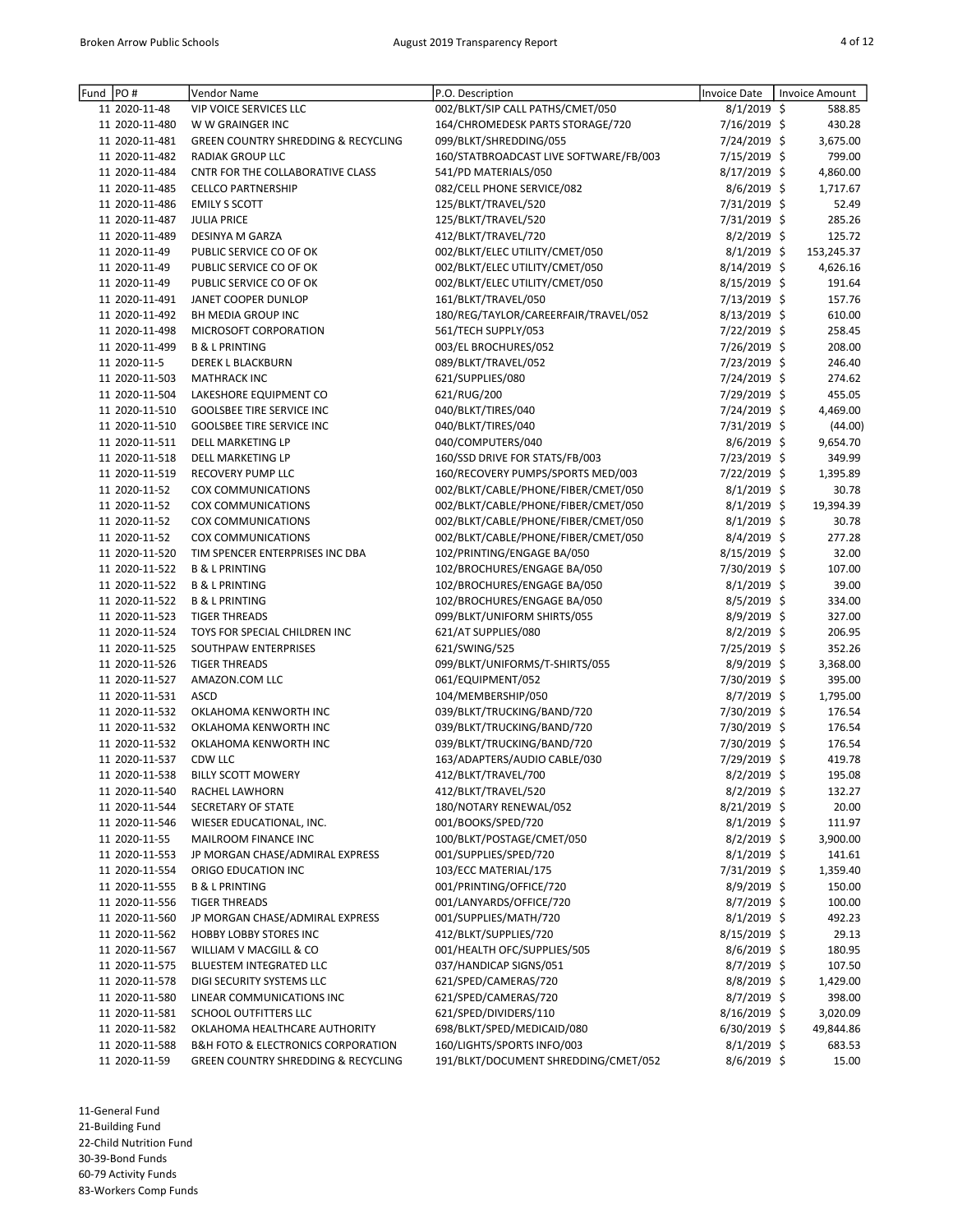| Fund | PO#            | Vendor Name                                                      | P.O. Description                         | <b>Invoice Date</b> | <b>Invoice Amount</b> |
|------|----------------|------------------------------------------------------------------|------------------------------------------|---------------------|-----------------------|
|      | 11 2020-11-594 | <b>HOBBY LOBBY STORES INC</b>                                    | 412/BLKT/SUPPLIES/720                    | 8/19/2019 \$        | 141.38                |
|      | 11 2020-11-596 | JP MORGAN CHASE/ADMIRAL EXPRESS                                  | 412/BLKT/SUPPLIES/720                    | 8/6/2019 \$         | 526.84                |
|      | 11 2020-11-596 |                                                                  | 412/BLKT/SUPPLIES/720                    | 8/6/2019 \$         | 6.49                  |
|      | 11 2020-11-597 | JP MORGAN CHASE/ADMIRAL EXPRESS<br><b>BOOMERANG PRINTING LLC</b> |                                          | 8/14/2019 \$        |                       |
|      |                |                                                                  | 120/READING ASSESSMENT BOOK PRINTING/050 |                     | 4,534.00              |
|      | 11 2020-11-602 | ALPHA AWARDS & ENGRAVING LLC                                     | 001/NAME BADGES/720                      | $8/5/2019$ \$       | 27.50                 |
|      | 11 2020-11-603 | JP MORGAN CHASE/ADMIRAL EXPRESS                                  | 001/SUPPLIES/505                         | $8/6/2019$ \$       | 833.02                |
|      | 11 2020-11-605 | SAM'S CLUB DIRECT                                                | 001/SUPPLIES/505                         | $8/6/2019$ \$       | 265.60                |
|      | 11 2020-11-609 | JP MORGAN CHASE/ADMIRAL EXPRESS                                  | 001/OFFICE/SUPPLIES/505                  | 8/6/2019 \$         | 397.92                |
|      | 11 2020-11-61  | CENTRAL PARK TAG AGENCY                                          | 040/BLKT/TAGS/TITLES/CMET/040            | 7/30/2019 \$        | 60.00                 |
|      | 11 2020-11-61  | <b>CENTRAL PARK TAG AGENCY</b>                                   | 040/BLKT/TAGS/TITLES/CMET/040            | 7/30/2019 \$        | 7.56                  |
|      | 11 2020-11-61  | CENTRAL PARK TAG AGENCY                                          | 040/BLKT/TAGS/TITLES/CMET/040            | 7/30/2019 \$        | 264.00                |
|      | 11 2020-11-612 | STARFALL EDUCATION FOUNDATION                                    | 001/ONLINE SUBSCRIPTION/170              | 8/6/2019 \$         | 270.00                |
|      | 11 2020-11-613 | JP MORGAN CHASE/ADMIRAL EXPRESS                                  | 001/INSTRUCTIONAL SUPPLIES/165           | 8/6/2019 \$         | 369.92                |
|      | 11 2020-11-614 | ALPHA AWARDS & ENGRAVING LLC                                     | 001/NAME BADGES/125                      | 8/8/2019 \$         | 38.50                 |
|      | 11 2020-11-616 | JP MORGAN CHASE/ADMIRAL EXPRESS                                  | 001/SUPPLIES/215                         | 8/6/2019 \$         | 374.18                |
|      | 11 2020-11-622 | JP MORGAN CHASE/ADMIRAL EXPRESS                                  | 001/SUPPLIES/520                         | 8/6/2019 \$         | 266.67                |
|      | 11 2020-11-623 | JP MORGAN CHASE/ADMIRAL EXPRESS                                  | 001/SUPPLIES/530                         | 8/6/2019 \$         | 167.41                |
|      | 11 2020-11-624 | WILLIAM V MACGILL & CO                                           | 001/HEALTH OFC/SUPPLIES/215              | 8/9/2019 \$         | 176.67                |
|      | 11 2020-11-626 | <b>FUN AND FUNCTION</b>                                          | 201/WEIGHTED VEST/215                    | 8/6/2019 \$         | 1,049.85              |
|      | 11 2020-11-63  | JP MORGAN CHASE BANK                                             | 191/BLKT/MISC BUSN EXP/CMET/050          | 8/23/2019 \$        | 135.00                |
|      | 11 2020-11-631 | TIM SPENCER ENTERPRISES INC DBA                                  | 163/BLKT/PRINTING/030                    | 8/16/2019 \$        | 42.67                 |
|      | 11 2020-11-632 | CDW LLC                                                          | 163/TECH SUPPLIES/USB FLASH DRIVE/030    | 8/6/2019 \$         | 910.45                |
|      | 11 2020-11-634 | TAYLOR DOZIER/REFUND                                             | 191/REFUND/SUMR SCHL/720                 | 8/1/2019 \$         | 275.00                |
|      | 11 2020-11-638 | JP MORGAN CHASE/ADMIRAL EXPRESS                                  | 101/SUPPLIES/215                         | 8/8/2019 \$         | 232.68                |
|      | 11 2020-11-64  | <b>BANK OF OKLAHOMA</b>                                          | 191/BLKT/BANK FEES/RELATED EXP/CMET/052  | 8/14/2019 \$        | 723.87                |
|      | 11 2020-11-64  | <b>BANK OF OKLAHOMA</b>                                          | 191/BLKT/BANK FEES/RELATED EXP/CMET/052  | $9/1/2019$ \$       | 1,500.00              |
|      | 11 2020-11-64  | <b>BANK OF OKLAHOMA</b>                                          | 191/BLKT/BANK FEES/RELATED EXP/CMET/052  | $9/1/2019$ \$       | 1,500.00              |
|      | 11 2020-11-64  | <b>BANK OF OKLAHOMA</b>                                          | 191/BLKT/BANK FEES/RELATED EXP/CMET/052  | 7/29/2019 \$        | 1,500.00              |
|      | 11 2020-11-64  | <b>BANK OF OKLAHOMA</b>                                          | 191/BLKT/BANK FEES/RELATED EXP/CMET/052  | $9/1/2019$ \$       | 1,500.00              |
|      | 11 2020-11-645 | ALPHA AWARDS & ENGRAVING LLC                                     | 001/BADGES/160                           | 8/8/2019 \$         | 33.00                 |
|      | 11 2020-11-648 | <b>B &amp; L PRINTING</b>                                        | 621/SPED/PRINTING/052                    | 8/13/2019 \$        | 88.00                 |
|      | 11 2020-11-648 | <b>B &amp; L PRINTING</b>                                        | 621/SPED/PRINTING/052                    | 8/13/2019 \$        | 219.00                |
|      | 11 2020-11-648 | <b>B &amp; L PRINTING</b>                                        | 621/SPED/PRINTING/052                    | 8/14/2019 \$        | 365.00                |
|      | 11 2020-11-649 | JP MORGAN CHASE BANK                                             | 511/BLKT/MCKINNEY-VENTO/SUPPLIES/050     | $8/22/2019$ \$      | 113.61                |
|      | 11 2020-11-650 | <b>B &amp; L PRINTING</b>                                        | 125/BLKT/PRINTING/HEALTH FOLDERS/052     | $8/13/2019$ \$      | 634.00                |
|      | 11 2020-11-654 | ALPHA AWARDS & ENGRAVING LLC                                     | 001/NAME BADGES/170                      | 8/8/2019 \$         | 33.00                 |
|      | 11 2020-11-655 | SPORTS SURFACE MANAGEMENT LLC                                    | 160/SOFTBALL TURF/003                    | 8/9/2019 \$         | 1,500.00              |
|      | 11 2020-11-656 | <b>BRAINPOP LLC</b>                                              | 001/ONLINE SUBSCRIPTION/170              | 8/13/2019 \$        | 175.00                |
|      | 11 2020-11-663 | JP MORGAN CHASE/ADMIRAL EXPRESS                                  | 121/DRY ERASE BOARD/052                  | 8/9/2019 \$         | 259.95                |
|      | 11 2020-11-667 | JP MORGAN CHASE/ADMIRAL EXPRESS                                  | 001/SUPPLIES/COUNSELING/720              | 8/9/2019 \$         | 25.40                 |
|      | 11 2020-11-669 | JP MORGAN CHASE/ADMIRAL EXPRESS                                  | 001/SUPPLIES/510                         | 8/9/2019 \$         | 95.88                 |
|      | 11 2020-11-67  | THE OHIO STATE UNIVERSITY                                        | 151/BLKT/OHIO STATE/IDEC FEES/050        | 8/9/2019 \$         | 2,290.00              |
|      | 11 2020-11-672 | TOUMA INC                                                        | 621/SUBSCRIPTION/080                     | 8/9/2019 \$         | 1,140.00              |
|      | 11 2020-11-673 | ALPHA AWARDS & ENGRAVING LLC                                     | 001/NAME BADGES/510                      | $8/8/2019$ \$       | 88.00                 |
|      | 11 2020-11-71  | JP MORGAN CHASE/ADMIRAL EXPRESS                                  | 191/BLKT/OFC SUPPLIES/CMET/052           | 7/23/2019 \$        | 300.80                |
|      | 11 2020-11-71  | JP MORGAN CHASE/ADMIRAL EXPRESS                                  | 191/BLKT/OFC SUPPLIES/CMET/052           | 7/30/2019 \$        | 61.65                 |
|      | 11 2020-11-73  | AMAZON.COM LLC                                                   | 191/BLKT/SUPPLIES/052                    | 7/31/2019 \$        | 49.99                 |
|      | 11 2020-11-83  | MARSHA JANEY                                                     | 191/BLKT/MILEAGE REIMB/052               | $8/1/2019$ \$       | 16.07                 |
|      | 11 2020-11-9   | ERIKA LEIGH VASAS                                                | 511/BLKT/TRAVEL/125                      | 7/12/2019 \$        | 339.75                |
|      | 11 2020-11-92  | BROKEN ARROW INSURANCE AGENCY INC                                | 060/FLOOD INSU/IS/CMET/052               | $8/14/2019$ \$      | 1,874.00              |
|      | 21 2020-21-100 | PUR-O-ZONE INC                                                   | 055/TERSANO/055                          | $8/1/2019$ \$       | 20,606.00             |
|      | 21 2020-21-102 | C & C TILE & CARPET CO                                           | 041/CARPET/505                           | 7/26/2019 \$        | 8,147.00              |
|      | 21 2020-21-104 | DELL MARKETING LP                                                | 055/KINDLES/PILOT PROGRAM/055            | 7/22/2019 \$        | 594.90                |
|      | 21 2020-21-105 | C & C TILE & CARPET CO                                           | 041/CARPET/180                           | 7/29/2019 \$        | 7,257.00              |
|      | 21 2020-21-111 | <b>C &amp; C TILE &amp; CARPET CO</b>                            | 041/BLKT/SUPPLIES/SERVICES/041           | 8/6/2019 \$         | 1,622.00              |
|      | 21 2020-21-111 | C & C TILE & CARPET CO                                           | 041/BLKT/SUPPLIES/SERVICES/041           | $8/8/2019$ \$       | 766.00                |
|      | 21 2020-21-112 | HOME DEPOT USA INC                                               | 055/BLKT/SUPPLIES/055                    | $8/13/2019$ \$      | 2,645.50              |
|      | 21 2020-21-113 | <b>BATTERY OUTFITTERS INC</b>                                    | 055/BATTERIES/055                        | $8/1/2019$ \$       | 4,635.45              |
|      | 21 2020-21-116 | ABATEMENT SYSTEMS INC (ASI)                                      | 041/BLKT/MOLD TESTING/041                | $8/6/2019$ \$       | 600.00                |
|      | 21 2020-21-13  | C & C TILE & CARPET CO                                           | 041/CARPET/TILE/205                      | 7/30/2019 \$        | 1,267.00              |
|      | 21 2020-21-14  | C & C TILE & CARPET CO                                           | 041/CARPET/TILE/175                      | 8/5/2019 \$         | 9,831.00              |
|      |                |                                                                  |                                          |                     |                       |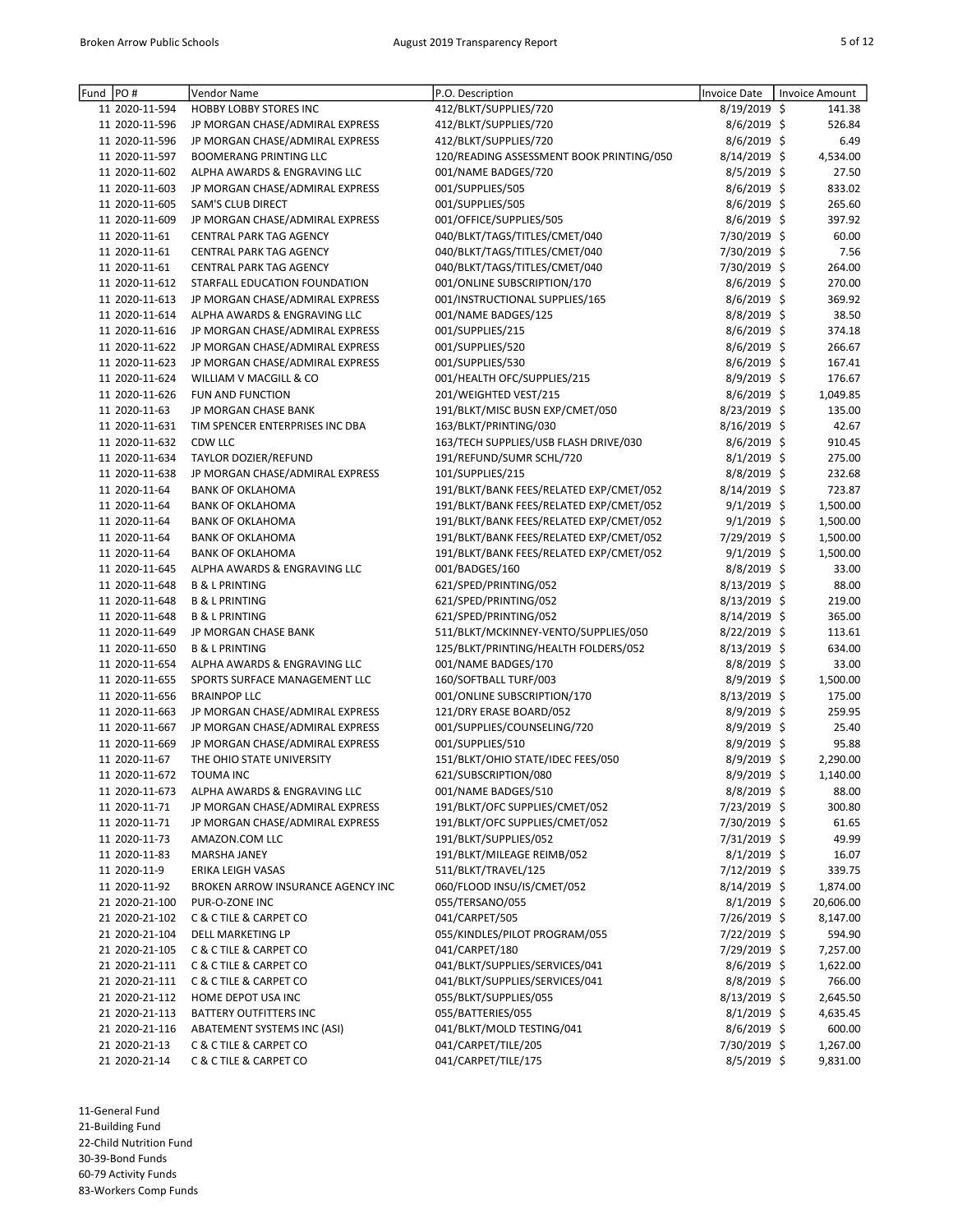| Fund | PO#           | Vendor Name                        | P.O. Description                         | <b>Invoice Date</b>            | Invoice Amount |
|------|---------------|------------------------------------|------------------------------------------|--------------------------------|----------------|
|      | 21 2020-21-15 | PANCO INC                          | 041/BLKT/EMS SERVICES/ALL SITES/041      | 8/2/2019 \$                    | 191.00         |
|      | 21 2020-21-15 | PANCO INC                          | 041/BLKT/EMS SERVICES/ALL SITES/041      | 8/2/2019 \$                    | 236.25         |
|      | 21 2020-21-15 | PANCO INC                          | 041/BLKT/EMS SERVICES/ALL SITES/041      | 8/5/2019 \$                    | 210.00         |
|      | 21 2020-21-15 | PANCO INC                          | 041/BLKT/EMS SERVICES/ALL SITES/041      | 8/5/2019 \$                    | 236.25         |
|      | 21 2020-21-15 | PANCO INC                          | 041/BLKT/EMS SERVICES/ALL SITES/041      | 8/7/2019 \$                    | 659.40         |
|      | 21 2020-21-2  | <b>BANK OF OKLAHOMA</b>            | 191/BLKT/BANK FEES/SUPPLIES/CMET/050     | 8/14/2019 \$                   | 147.28         |
|      | 21 2020-21-22 | <b>BINSWANGER ENTERPRISES LLC</b>  | 041/BLKT/GLASS REPAIR/SUPPLIES/041       | 7/24/2019 \$                   | 194.54         |
|      | 21 2020-21-22 | <b>BINSWANGER ENTERPRISES LLC</b>  | 041/BLKT/GLASS REPAIR/SUPPLIES/041       | 8/1/2019 \$                    | 612.70         |
|      | 21 2020-21-22 | BINSWANGER ENTERPRISES LLC         | 041/BLKT/GLASS REPAIR/SUPPLIES/041       | 8/12/2019 \$                   | 159.05         |
|      | 21 2020-21-24 | JP MORGAN CHASE BANK               | 041/PARTS/SUPPL/SERVICES/FURN/FIXT/041   | 7/28/2019 \$                   | 6,622.32       |
|      | 21 2020-21-24 | JP MORGAN CHASE BANK               | 041/PARTS/SUPPL/SERVICES/FURN/FIXT/041   | $8/11/2019$ \$                 | 1,847.45       |
|      | 21 2020-21-24 | JP MORGAN CHASE BANK               | 041/PARTS/SUPPL/SERVICES/FURN/FIXT/041   | 8/18/2019 \$                   | 7,315.30       |
|      | 21 2020-21-24 | JP MORGAN CHASE BANK               | 041/PARTS/SUPPL/SERVICES/FURN/FIXT/041   | 8/25/2019 \$                   | 528.00         |
|      | 21 2020-21-24 | JP MORGAN CHASE BANK               | 041/PARTS/SUPPL/SERVICES/FURN/FIXT/041   | 8/4/2019 \$                    | 1,963.29       |
|      | 21 2020-21-24 | JP MORGAN CHASE BANK               | 041/PARTS/SUPPL/SERVICES/FURN/FIXT/041   | 7/28/2019 \$                   | 338.49         |
|      | 21 2020-21-24 | JP MORGAN CHASE BANK               | 041/PARTS/SUPPL/SERVICES/FURN/FIXT/041   | 8/18/2019 \$                   | 465.85         |
|      | 21 2020-21-24 | JP MORGAN CHASE BANK               | 041/PARTS/SUPPL/SERVICES/FURN/FIXT/041   | 8/25/2019 \$                   | 774.65         |
|      | 21 2020-21-24 | JP MORGAN CHASE BANK               | 041/PARTS/SUPPL/SERVICES/FURN/FIXT/041   | 7/26/2019 \$                   | 2,478.02       |
|      | 21 2020-21-24 | JP MORGAN CHASE BANK               | 041/PARTS/SUPPL/SERVICES/FURN/FIXT/041   | 7/28/2019 \$                   | 4,643.60       |
|      | 21 2020-21-24 | JP MORGAN CHASE BANK               | 041/PARTS/SUPPL/SERVICES/FURN/FIXT/041   | 8/11/2019 \$                   | 7,781.04       |
|      | 21 2020-21-24 |                                    | 041/PARTS/SUPPL/SERVICES/FURN/FIXT/041   |                                |                |
|      |               | JP MORGAN CHASE BANK               |                                          | 8/18/2019 \$                   | 6,314.50       |
|      | 21 2020-21-24 | <b>JP MORGAN CHASE BANK</b>        | 041/PARTS/SUPPL/SERVICES/FURN/FIXT/041   | 8/25/2019 \$                   | 1,902.73       |
|      | 21 2020-21-24 | JP MORGAN CHASE BANK               | 041/PARTS/SUPPL/SERVICES/FURN/FIXT/041   | 8/4/2019 \$                    | 27,184.64      |
|      | 21 2020-21-25 | MULLIN PLUMBING INC                | 041/BLKT/GREASE TRAPS/SERVICES/041       | 7/19/2019 \$                   | 335.00         |
|      | 21 2020-21-25 | MULLIN PLUMBING INC                | 041/BLKT/GREASE TRAPS/SERVICES/041       | 7/22/2019 \$                   | 335.00         |
|      | 21 2020-21-25 | MULLIN PLUMBING INC                | 041/BLKT/GREASE TRAPS/SERVICES/041       | 7/22/2019 \$                   | 235.00         |
|      | 21 2020-21-27 | <b>CLIFFORD POWER SYSTEMS INC</b>  | 041/SEMI/GENERATOR INSPECT/720/051       | 7/24/2019 \$                   | 1,262.00       |
|      | 21 2020-21-29 | MSC TECHNOLOGIES INC               | 041/PREV MAINT/UPS COOL UNIT/SERV RM/051 | 7/8/2019 \$                    | 8,876.00       |
|      | 21 2020-21-3  | WAGONER COUNTY RWD #4              | 002/BLKT/WATER UTILITY/CMET/175/220      | 7/31/2019 \$                   | 50.90          |
|      | 21 2020-21-3  | WAGONER COUNTY RWD #4              | 002/BLKT/WATER UTILITY/CMET/175/220      | 7/31/2019 \$                   | 196.28         |
|      | 21 2020-21-3  | WAGONER COUNTY RWD #4              | 002/BLKT/WATER UTILITY/CMET/175/220      | 7/31/2019 \$                   | 74.45          |
|      | 21 2020-21-30 | OTIS ELEVATOR COMPANY              | 041/HYDRAULIC TESTING/MAINT/PARTS/041    | 6/20/2019 \$                   | 32,904.00      |
|      | 21 2020-21-34 | <b>VERDE VISTA RESOURCES INC</b>   | 041/MOWING/GROUNDS MAINT/ALL SITES/041   | $8/7/2019$ \$                  | 8,650.00       |
|      | 21 2020-21-34 | <b>VERDE VISTA RESOURCES INC</b>   | 041/MOWING/GROUNDS MAINT/ALL SITES/041   | $8/7/2019$ \$                  | 2,000.00       |
|      | 21 2020-21-34 | VERDE VISTA RESOURCES INC          | 041/MOWING/GROUNDS MAINT/ALL SITES/041   | 8/16/2019 \$                   | 1,900.00       |
|      | 21 2020-21-34 | VERDE VISTA RESOURCES INC          | 041/MOWING/GROUNDS MAINT/ALL SITES/041   | 8/19/2019 \$                   | 5,000.00       |
|      | 21 2020-21-34 | <b>VERDE VISTA RESOURCES INC</b>   | 041/MOWING/GROUNDS MAINT/ALL SITES/041   | 8/21/2019 \$                   | 8,650.00       |
|      | 21 2020-21-36 | LOWE'S HOME CENTERS                | 041/BLKT/SUPPLIES/FURN/FIXT/MACH/041     | 8/21/2019 \$                   | 380.82         |
|      | 21 2020-21-36 | LOWE'S HOME CENTERS                | 041/BLKT/SUPPLIES/FURN/FIXT/MACH/041     | $8/1/2019$ \$                  | 94.13          |
|      | 21 2020-21-36 | LOWE'S HOME CENTERS                | 041/BLKT/SUPPLIES/FURN/FIXT/MACH/041     | 8/2/2019 \$                    | 49.32          |
|      | 21 2020-21-36 | LOWE'S HOME CENTERS                | 041/BLKT/SUPPLIES/FURN/FIXT/MACH/041     | 8/12/2019 \$                   | 65.64          |
|      | 21 2020-21-36 | LOWE'S HOME CENTERS                | 041/BLKT/SUPPLIES/FURN/FIXT/MACH/041     | 7/30/2019 \$                   | 47.28          |
|      | 21 2020-21-36 | <b>LOWE'S HOME CENTERS</b>         | 041/BLKT/SUPPLIES/FURN/FIXT/MACH/041     | 8/20/2019 \$                   | 281.60         |
|      | 21 2020-21-36 | LOWE'S HOME CENTERS                | 041/BLKT/SUPPLIES/FURN/FIXT/MACH/041     | $8/15/2019$ \$                 | 44.08          |
|      | 21 2020-21-36 | LOWE'S HOME CENTERS                | 041/BLKT/SUPPLIES/FURN/FIXT/MACH/041     | 7/31/2019 \$                   | 40.48          |
|      | 21 2020-21-36 | LOWE'S HOME CENTERS                | 041/BLKT/SUPPLIES/FURN/FIXT/MACH/041     | $8/2/2019$ \$                  | 119.00         |
|      | 21 2020-21-36 | LOWE'S HOME CENTERS                | 041/BLKT/SUPPLIES/FURN/FIXT/MACH/041     | 7/29/2019 \$                   | 21.36          |
|      | 21 2020-21-36 | LOWE'S HOME CENTERS                | 041/BLKT/SUPPLIES/FURN/FIXT/MACH/041     | 7/30/2019 \$                   | 69.76          |
|      | 21 2020-21-36 | LOWE'S HOME CENTERS                | 041/BLKT/SUPPLIES/FURN/FIXT/MACH/041     | $8/14/2019$ \$                 | 66.45          |
|      | 21 2020-21-36 | LOWE'S HOME CENTERS                | 041/BLKT/SUPPLIES/FURN/FIXT/MACH/041     | $8/23/2019$ \$                 | 13.57          |
|      | 21 2020-21-36 | LOWE'S HOME CENTERS                | 041/BLKT/SUPPLIES/FURN/FIXT/MACH/041     |                                |                |
|      | 21 2020-21-36 |                                    | 041/BLKT/SUPPLIES/FURN/FIXT/MACH/041     | $8/14/2019$ \$<br>8/15/2019 \$ | 45.48          |
|      |               | LOWE'S HOME CENTERS                |                                          |                                | 111.06         |
|      | 21 2020-21-37 | TURNER ROOFING & SHEET METAL       | 041/BLKT/ROOFING SERVICES/041            | 8/14/2019 \$                   | 200.00         |
|      | 21 2020-21-37 | TURNER ROOFING & SHEET METAL       | 041/BLKT/ROOFING SERVICES/041            | $8/14/2019$ \$                 | 200.00         |
|      | 21 2020-21-38 | ALLWINE ROOFING & CONSTRUCTION INC | 041/BLKT/ROOFING SERVICES/041            | $8/15/2019$ \$                 | 125.00         |
|      | 21 2020-21-38 | ALLWINE ROOFING & CONSTRUCTION INC | 041/BLKT/ROOFING SERVICES/041            | $8/15/2019$ \$                 | 162.00         |
|      | 21 2020-21-38 | ALLWINE ROOFING & CONSTRUCTION INC | 041/BLKT/ROOFING SERVICES/041            | 8/15/2019 \$                   | 178.00         |
|      | 21 2020-21-38 | ALLWINE ROOFING & CONSTRUCTION INC | 041/BLKT/ROOFING SERVICES/041            | 8/15/2019 \$                   | 125.00         |
|      | 21 2020-21-38 | ALLWINE ROOFING & CONSTRUCTION INC | 041/BLKT/ROOFING SERVICES/041            | $8/15/2019$ \$                 | 235.00         |
|      | 21 2020-21-4  | JP MORGAN CHASE BANK               | 002/BLKT/WATER/TRASH UTILITIES/CMET/050  | 8/26/2019 \$                   | 34,240.57      |
|      | 21 2020-21-4  | JP MORGAN CHASE BANK               | 002/BLKT/WATER/TRASH UTILITIES/CMET/050  | 8/6/2019 \$                    | 7,233.13       |

11-General Fund 21-Building Fund 22-Child Nutrition Fund 30-39-Bond Funds

60-79 Activity Funds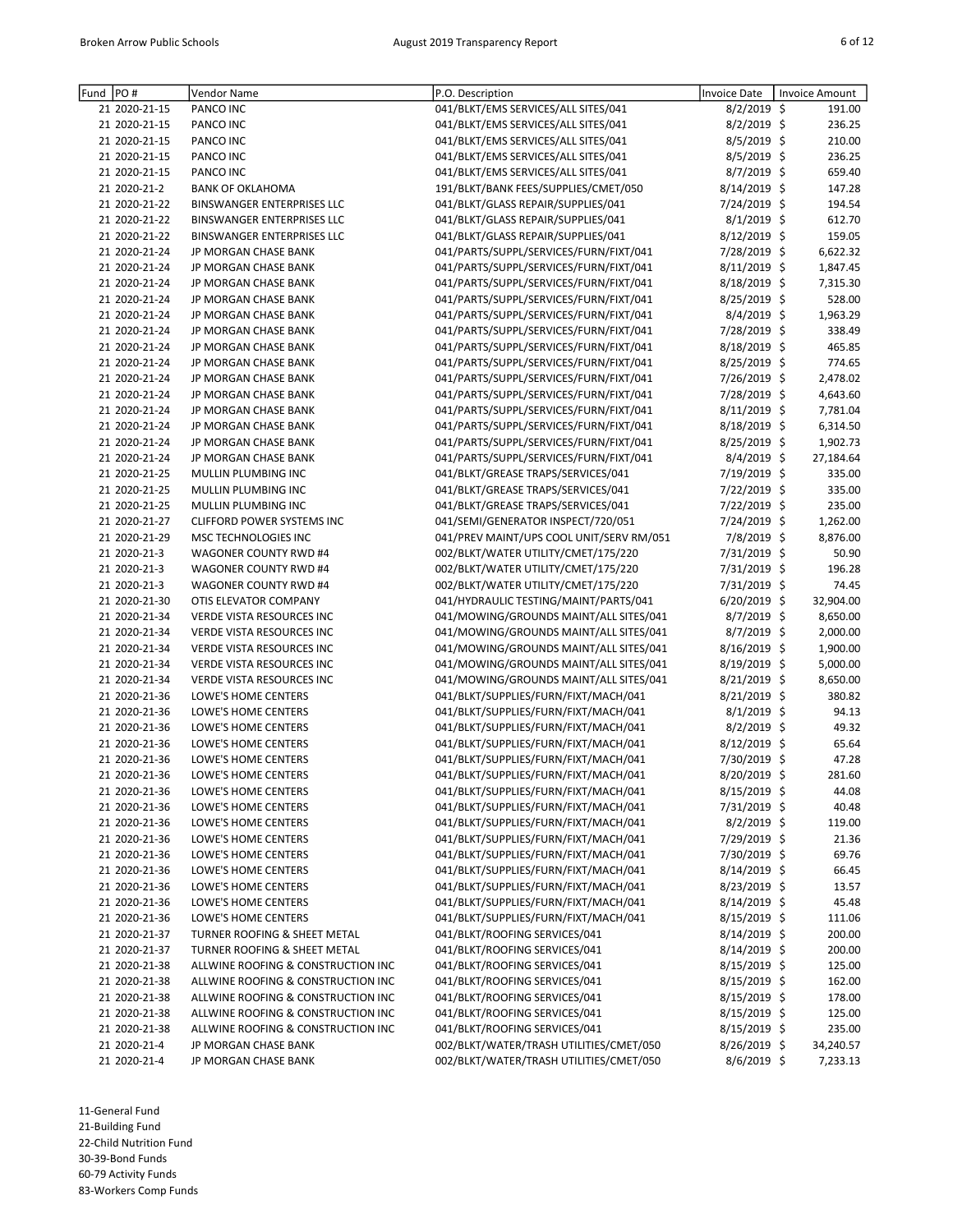| Fund | PO#            | Vendor Name                              | P.O. Description                         | <b>Invoice Date</b> | <b>Invoice Amount</b> |
|------|----------------|------------------------------------------|------------------------------------------|---------------------|-----------------------|
|      | 21 2020-21-44  | MURRAY WOMBLE INC                        | 041/TRANSITION STRIP FOOTBALL BLEACH/720 | $8/5/2019$ \$       | 4,690.00              |
|      | 21 2020-21-5   | <b>EXELON CORPORATION</b>                | 002/BLKT/NATURAL GAS UTILITY/CMET/050    | 8/15/2019 \$        | 420.61                |
|      | 21 2020-21-50  | <b>SCENARIO LEARNING LLC</b>             | 089/SAFE SCHOOLS TRAINING/052            | 7/31/2019 \$        | 14,664.60             |
|      | 21 2020-21-51  | <b>JOSEPH ENTERPRISES</b>                | 041/LOCKER/DEMO CONCRETE PED/720         | 7/19/2019 \$        | 1,000.00              |
|      | 21 2020-21-52  | <b>JOSEPH ENTERPRISES</b>                | 041/CONCRETE WORK/525                    | 7/19/2019 \$        | 1,900.00              |
|      | 21 2020-21-53  | <b>JOSEPH ENTERPRISES</b>                | 041/DRAINAGE FLUMES/720                  | 7/19/2019 \$        | 2,740.00              |
|      | 21 2020-21-58  | TALON COMMERCIAL SERVICES                | 041/TAPE/BED/140                         | 8/9/2019 \$         | 2,584.00              |
|      | 21 2020-21-6   | ONE GAS INC.                             | 002/BLKT/NATURAL GAS UTILITY/CMET/050    | 8/2/2019 \$         | 715.72                |
|      | 21 2020-21-6   | ONE GAS INC.                             | 002/BLKT/NATURAL GAS UTILITY/CMET/050    | 8/14/2019 \$        | 3,790.78              |
|      | 21 2020-21-60  | <b>TALON COMMERCIAL SERVICES</b>         | 041/FRAME/SHEETROCK/WREST RM/720         | 8/8/2019 \$         | 2,631.00              |
|      | 21 2020-21-64  | <b>JOSEPH ENTERPRISES</b>                | 041/FRENCH DRAIN/215                     | $8/2/2019$ \$       | 5,985.00              |
|      | 21 2020-21-67  | <b>C &amp; C TILE &amp; CARPET CO</b>    | 041/CARPET TILE/180                      | 7/29/2019 \$        | 8,174.00              |
|      | 21 2020-21-68  | C & C TILE & CARPET CO                   | 041/CARPET/TILE/720                      | 8/9/2019 \$         | 10,718.00             |
|      | 21 2020-21-69  | <b>JOSEPH ENTERPRISES</b>                | 041/CABINETS/140                         | $8/2/2019$ \$       | 2,975.00              |
|      | 21 2020-21-7   | <b>CENERGISTIC LLC</b>                   |                                          |                     |                       |
|      |                |                                          | 002/BLKT/ENERGY CONSERV MGMT/CMET/050    | 7/25/2019 \$        | 36,910.00             |
|      | 21 2020-21-73  | MEDNOW URGENT CARE CENTER LLC            | 055/BLKT/PRE-EMPLOYMENT PHYSICALS/055    | 8/7/2019 \$         | 70.00                 |
|      | 21 2020-21-74  | URBAN PEST AND WILDLIFE MANAGEMENT       | 055/BLKT/PEST CONTROL/055                | $8/12/2019$ \$      | 45.00                 |
|      | 21 2020-21-74  | URBAN PEST AND WILDLIFE MANAGEMENT       | 055/BLKT/PEST CONTROL/055                | 8/12/2019 \$        | 45.00                 |
|      | 21 2020-21-74  | URBAN PEST AND WILDLIFE MANAGEMENT       | 055/BLKT/PEST CONTROL/055                | $8/12/2019$ \$      | 45.00                 |
|      | 21 2020-21-74  | URBAN PEST AND WILDLIFE MANAGEMENT       | 055/BLKT/PEST CONTROL/055                | 8/12/2019 \$        | 45.00                 |
|      | 21 2020-21-74  | URBAN PEST AND WILDLIFE MANAGEMENT       | 055/BLKT/PEST CONTROL/055                | $8/12/2019$ \$      | 45.00                 |
|      | 21 2020-21-74  | URBAN PEST AND WILDLIFE MANAGEMENT       | 055/BLKT/PEST CONTROL/055                | 8/19/2019 \$        | 45.00                 |
|      | 21 2020-21-74  | URBAN PEST AND WILDLIFE MANAGEMENT       | 055/BLKT/PEST CONTROL/055                | 8/19/2019 \$        | 45.00                 |
|      | 21 2020-21-74  | URBAN PEST AND WILDLIFE MANAGEMENT       | 055/BLKT/PEST CONTROL/055                | 8/19/2019 \$        | 45.00                 |
|      | 21 2020-21-76  | AUTOMATIC PROTECTION SYSTEMS CORP        | 055/BLKT/FIRE EX/REPAIR/INSPECTIONS/055  | $8/12/2019$ \$      | 2,596.00              |
|      | 21 2020-21-76  | AUTOMATIC PROTECTION SYSTEMS CORP        | 055/BLKT/FIRE EX/REPAIR/INSPECTIONS/055  | $8/12/2019$ \$      | 105.00                |
|      | 21 2020-21-79  | CONSOLIDATED ELECTRICAL DISTRIB          | 055/BLKT/LAMPS/BULBS/055                 | 7/18/2019 \$        | 468.75                |
|      | 21 2020-21-79  | CONSOLIDATED ELECTRICAL DISTRIB          | 055/BLKT/LAMPS/BULBS/055                 | 8/13/2019 \$        | 145.08                |
|      | 21 2020-21-80  | W W GRAINGER INC                         | 055/BLKT/SUPPLIES/055                    | 7/18/2019 \$        | 868.65                |
|      | 21 2020-21-81  | WESTLAKE ACE HARDWARE INC                | 055/BLKT/SUPPLIES/055                    | 7/18/2019 \$        | 72.97                 |
|      | 21 2020-21-81  | WESTLAKE ACE HARDWARE INC                | 055/BLKT/SUPPLIES/055                    | 7/30/2019 \$        | 8.99                  |
|      | 21 2020-21-81  | WESTLAKE ACE HARDWARE INC                | 055/BLKT/SUPPLIES/055                    | 7/31/2019 \$        | 17.52                 |
|      | 21 2020-21-81  | WESTLAKE ACE HARDWARE INC                | 055/BLKT/SUPPLIES/055                    | 8/7/2019 \$         | 26.24                 |
|      | 21 2020-21-81  | WESTLAKE ACE HARDWARE INC                | 055/BLKT/SUPPLIES/055                    | 8/15/2019 \$        | 28.86                 |
|      | 21 2020-21-84  | LOWE'S HOME CENTERS                      | 055/BLKT/SUPPLIES/055                    | $8/14/2019$ \$      | 365.72                |
|      | 21 2020-21-85  | C & C SUPPLY AND SERVICE CO INC          | 055/BLKT/SUPPLIES/055                    | 7/25/2019 \$        | 276.23                |
|      | 21 2020-21-87  | <b>EMPIRE PAPER COMPANY</b>              | 055/BLKT/SUPPLIES/055                    | 7/30/2019 \$        | 1,101.15              |
|      | 21 2020-21-9   | D T SPECIALIZED SERVICES, INC            | 041/5-HOUSE STRUCTURE DEMO/059           | 7/25/2019 \$        | 39,000.00             |
|      | 21 2020-21-91  | DAVID LEE PENDERGRAFT JR                 | 089/CLUB CART/720                        | 7/18/2019 \$        | 4,550.00              |
|      | 21 2020-21-94  | HORIZON UNDERGROUND LLC                  | 041/SEWER LINE/700                       |                     | 49,500.00             |
|      |                |                                          |                                          | $8/2/2019$ \$       |                       |
|      | 21 2020-21-95  | AIRCO SERVICE INC                        | 041/SEWER REPAIR/700                     | $8/13/2019$ \$      | 21,492.00             |
|      | 22 2020-22-10  | BROKEN ARROW ELECTRIC SUPPLY LLC         | 000/BLKT/REPAIRS/PARTS/SUPPLIES/MISC/022 | 7/9/2019 \$         | 19.56                 |
|      | 22 2020-22-10  | BROKEN ARROW ELECTRIC SUPPLY LLC         | 000/BLKT/REPAIRS/PARTS/SUPPLIES/MISC/022 | 7/15/2019 \$        | 288.71                |
|      | 22 2020-22-10  | <b>BROKEN ARROW ELECTRIC SUPPLY LLC</b>  | 000/BLKT/REPAIRS/PARTS/SUPPLIES/MISC/022 | 7/15/2019 \$        | 288.71                |
|      | 22 2020-22-10  | BROKEN ARROW ELECTRIC SUPPLY LLC         | 000/BLKT/REPAIRS/PARTS/SUPPLIES/MISC/022 | $8/1/2019$ \$       | 151.62                |
|      | 22 2020-22-100 | FIREPRO FIRE PROTECTION SVCS INC         | 000/VENT HOOD INSP/022                   | $8/19/2019$ \$      | 2,923.00              |
|      | 22 2020-22-122 | DELL MARKETING LP                        | 000/COMPUTERS/022                        | 7/22/2019 \$        | 831.35                |
|      | 22 2020-22-123 | BA PUBLIC SCHOOLS-GENERAL FUND           | 000/BLKT/PAPER/SUPPLIES/022              | 8/14/2019 \$        | 392.50                |
|      | 22 2020-22-128 | OZARK EMPIRE DISTRIBUTORS INC            | 000/BLKT/BAKERY ITEMS/022                | 7/30/2019 \$        | 312.63                |
|      | 22 2020-22-129 | URBAN PEST AND WILDLIFE MANAGEMENT       | 000/BLKT/PEST CONTROL/022                | $8/1/2019$ \$       | 700.00                |
|      | 22 2020-22-130 | MULLIN PLUMBING INC                      | 000/PLUMBING SERVICES/150                | 7/17/2019 \$        | 822.88                |
|      | 22 2020-22-132 | <b>EMPIRE LASER &amp; METAL WORK LLC</b> | 000/BOX/KILL SWITCH/150                  | $8/9/2019$ \$       | 394.00                |
|      | 22 2020-22-140 | MICHAEL FOODS INC                        | 000/BLKT/EGG PROCESSING/022              | 8/8/2019 \$         | 4,422.90              |
|      | 22 2020-22-142 | HEARTLAND PAYMENT SYSTEMS INC            | 000/PIN PAD SCANNERS/022                 | 7/30/2019 \$        | 28,305.00             |
|      | 22 2020-22-143 | DELL MARKETING LP                        | 000/COMPUTERS/MONITORS/022               | 7/29/2019 \$        | 30,696.16             |
|      | 22 2020-22-145 | PLATINUM VENTURES INC                    | 000/BEVERAGE DISPENSER/022               | $8/2/2019$ \$       | 300.00                |
|      | 22 2020-22-151 | KIMBERLY SUE SULLIVAN                    | 000/REFUND/105                           | 8/7/2019 \$         | 104.90                |
|      | 22 2020-22-152 | JANE MCGUIRE/REFUND                      | 000/REFUND/700/720                       | 8/13/2019 \$        | 26.55                 |
|      | 22 2020-22-152 | JANE MCGUIRE/REFUND                      | 000/REFUND/700/720                       | $8/2/2019$ \$       | 25.90                 |
|      | 22 2020-22-153 | WILLIAM R GENSERT/REFUND                 | 000/REFUND/720                           | 8/2/2019 \$         | 30.35                 |
|      | 22 2020-22-154 | <b>TERI LONG</b>                         | 000/REFUND/520                           | 8/2/2019 \$         | 53.85                 |
|      |                |                                          |                                          |                     |                       |

11-General Fund 21-Building Fund 22-Child Nutrition Fund

30-39-Bond Funds

60-79 Activity Funds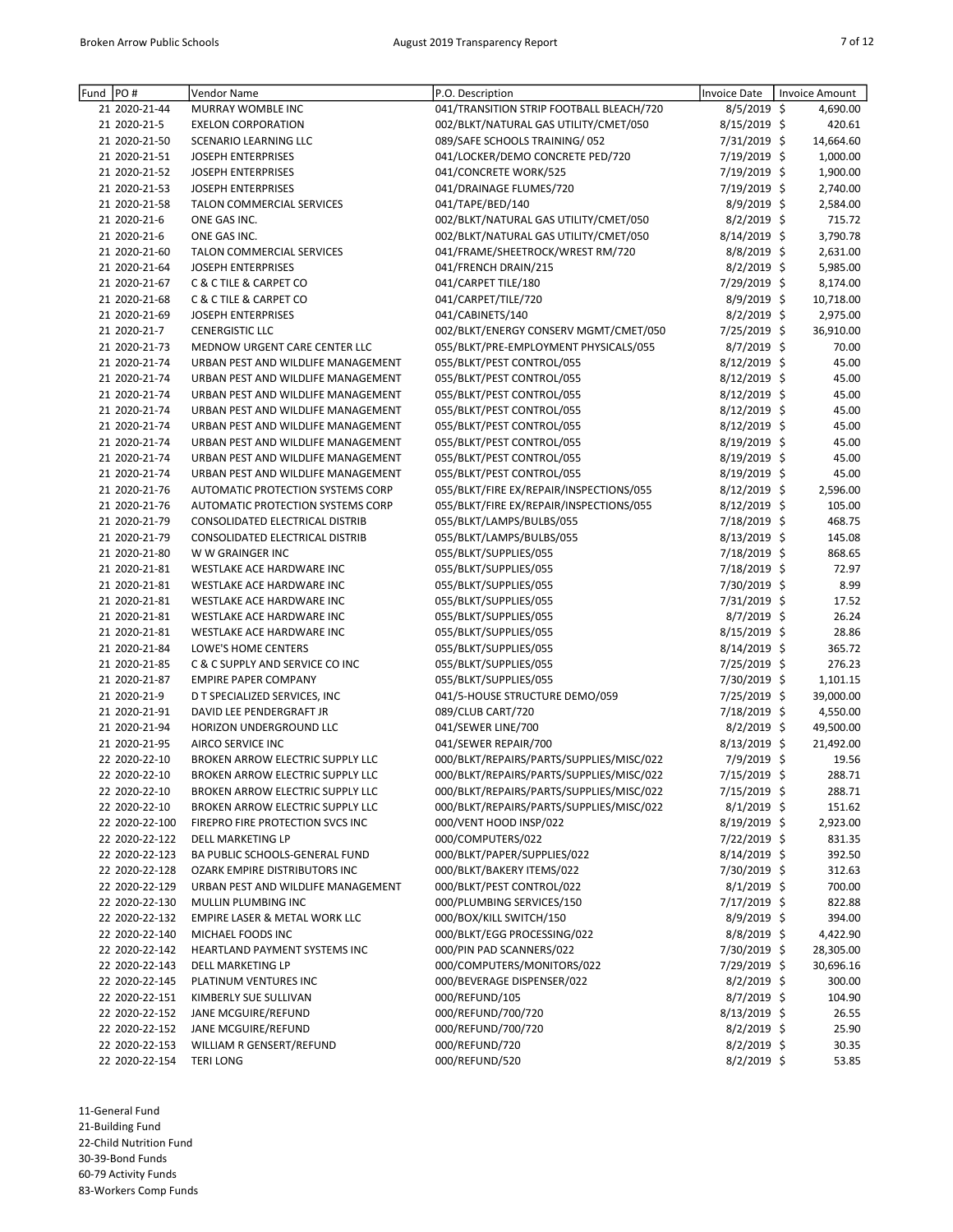| Fund | PO#            | Vendor Name                                                    | P.O. Description                                                       | <b>Invoice Date</b>          | <b>Invoice Amount</b> |
|------|----------------|----------------------------------------------------------------|------------------------------------------------------------------------|------------------------------|-----------------------|
|      | 22 2020-22-155 | LYNNDA LOUISE BROWN                                            | 000/REFUND/720                                                         | 8/7/2019 \$                  | 32.35                 |
|      | 22 2020-22-162 | JANE MCGUIRE/REFUND                                            | 000/REFUND/700                                                         | 8/2/2019 \$                  | 25.90                 |
|      | 22 2020-22-19  | DELUXE SMALL BUSINESS SALES INC                                | 000/BLKT/DEPOSIT SLIPS/SUPPLIES/022                                    | 8/6/2019 \$                  | 119.64                |
|      | 22 2020-22-2   | <b>BANK OF OKLAHOMA</b>                                        | 000/BLKT/BANK FEES/SUPPLIES/CMET/022                                   | 8/14/2019 \$                 | 179.65                |
|      | 22 2020-22-20  | HAGAR RESTAURANT EQUIP SERV INC                                | 000/BLKT/REPAIRS/PARTS/SUPPLIES/MISC/022                               | 8/1/2019 \$                  | 304.86                |
|      | 22 2020-22-20  | HAGAR RESTAURANT EQUIP SERV INC                                | 000/BLKT/REPAIRS/PARTS/SUPPLIES/MISC/022                               | 8/13/2019 \$                 | 712.55                |
|      | 22 2020-22-20  | HAGAR RESTAURANT EQUIP SERV INC                                | 000/BLKT/REPAIRS/PARTS/SUPPLIES/MISC/022                               | 7/23/2019 \$                 | 274.36                |
|      | 22 2020-22-20  | HAGAR RESTAURANT EQUIP SERV INC                                | 000/BLKT/REPAIRS/PARTS/SUPPLIES/MISC/022                               | 7/30/2019 \$                 | 260.54                |
|      | 22 2020-22-20  | HAGAR RESTAURANT EQUIP SERV INC                                | 000/BLKT/REPAIRS/PARTS/SUPPLIES/MISC/022                               | 7/31/2019 \$                 | (260.54)              |
|      | 22 2020-22-20  | HAGAR RESTAURANT EQUIP SERV INC                                | 000/BLKT/REPAIRS/PARTS/SUPPLIES/MISC/022                               | $8/1/2019$ \$                | 15.38                 |
|      | 22 2020-22-20  | HAGAR RESTAURANT EQUIP SERV INC                                | 000/BLKT/REPAIRS/PARTS/SUPPLIES/MISC/022                               | 8/8/2019 \$                  | (98.32)               |
|      | 22 2020-22-20  | HAGAR RESTAURANT EQUIP SERV INC                                | 000/BLKT/REPAIRS/PARTS/SUPPLIES/MISC/022                               | 8/13/2019 \$                 | 7.24                  |
|      | 22 2020-22-26  | <b>LOCKE SUPPLY</b>                                            | 000/BLKT/REPAIRS/PARTS/SUPPLIES/MISC/022                               | $8/2/2019$ \$                | 4.08                  |
|      | 22 2020-22-26  | <b>LOCKE SUPPLY</b>                                            | 000/BLKT/REPAIRS/PARTS/SUPPLIES/MISC/022                               | $8/2/2019$ \$                | 6.46                  |
|      | 22 2020-22-26  | <b>LOCKE SUPPLY</b>                                            | 000/BLKT/REPAIRS/PARTS/SUPPLIES/MISC/022                               | 8/12/2019 \$                 | 67.22                 |
|      | 22 2020-22-27  | LOVE BOTTLING CO LLC                                           | 000/BLKT/VENDING SUPPLIES/022                                          | 8/14/2019 \$                 | 185.52                |
|      | 22 2020-22-29  | MEDNOW URGENT CARE CENTER LLC                                  | 000/BLKT/EMPLOYEE PHYSICALS/022                                        | $8/7/2019$ \$                | 500.00                |
|      | 22 2020-22-29  | MEDNOW URGENT CARE CENTER LLC                                  | 000/BLKT/EMPLOYEE PHYSICALS/022                                        | $8/7/2019$ \$                | 70.00                 |
|      | 22 2020-22-3   | JP MORGAN CHASE/ADMIRAL EXPRESS                                | 000/BLKT/OFFICE SUPPLIES/022                                           | 7/24/2019 \$                 | 104.21                |
|      | 22 2020-22-3   | JP MORGAN CHASE/ADMIRAL EXPRESS                                | 000/BLKT/OFFICE SUPPLIES/022                                           | 7/24/2019 \$                 | 205.10                |
|      | 22 2020-22-3   | JP MORGAN CHASE/ADMIRAL EXPRESS                                | 000/BLKT/OFFICE SUPPLIES/022                                           | 8/8/2019 \$                  | 400.76                |
|      | 22 2020-22-3   | JP MORGAN CHASE/ADMIRAL EXPRESS                                | 000/BLKT/OFFICE SUPPLIES/022                                           | 8/15/2019 \$                 | 200.40                |
|      | 22 2020-22-36  | <b>NELLA KAY OSBORNE</b>                                       | 000/BLKT/MILEAGE REIMB/022                                             | 8/13/2019 \$                 | 17.52                 |
|      | 22 2020-22-37  | REASOR'S HOLDING COMPANY, INC                                  | 000/BLKT/GROCERIES/022                                                 | 7/26/2019 \$                 | 107.11                |
|      | 22 2020-22-37  | REASOR'S HOLDING COMPANY, INC                                  | 000/BLKT/GROCERIES/022                                                 | 7/31/2019 \$                 | 21.11                 |
|      | 22 2020-22-38  | <b>TANKERSLEY FOODSERVICE</b>                                  | 000/BLKT/FOOD/022                                                      | 8/7/2019 \$                  | 89,062.22             |
|      | 22 2020-22-38  | TANKERSLEY FOODSERVICE                                         | 000/BLKT/FOOD/022                                                      | 8/20/2019 \$                 | 50,314.88             |
|      | 22 2020-22-39  | TANKERSLEY FOODSERVICE                                         | 000/BLKT/PAPER GOODS/022                                               | 7/29/2019 \$                 | 142.45                |
|      | 22 2020-22-39  | TANKERSLEY FOODSERVICE                                         | 000/BLKT/PAPER GOODS/022                                               | 8/7/2019 \$                  | 20,657.91             |
|      | 22 2020-22-39  | TANKERSLEY FOODSERVICE                                         | 000/BLKT/PAPER GOODS/022                                               | 8/20/2019 \$                 | 8,991.42              |
|      | 22 2020-22-41  | UNITED REFRIGERATION INC                                       | 000/BLKT/PARTS/SUPPLIES/REPAIRS/MISC/022                               | 7/11/2019 \$                 | 41.04                 |
|      | 22 2020-22-41  | UNITED REFRIGERATION INC                                       | 000/BLKT/PARTS/SUPPLIES/REPAIRS/MISC/022                               | 7/22/2019 \$                 | 264.71                |
|      | 22 2020-22-41  | UNITED REFRIGERATION INC                                       | 000/BLKT/PARTS/SUPPLIES/REPAIRS/MISC/022                               | 7/24/2019 \$                 | 17.31                 |
|      | 22 2020-22-41  | UNITED REFRIGERATION INC                                       | 000/BLKT/PARTS/SUPPLIES/REPAIRS/MISC/022                               | 7/25/2019 \$                 | 34.95                 |
|      | 22 2020-22-41  | UNITED REFRIGERATION INC                                       | 000/BLKT/PARTS/SUPPLIES/REPAIRS/MISC/022                               | $8/1/2019$ \$                | 26.32                 |
|      | 22 2020-22-41  | UNITED REFRIGERATION INC                                       | 000/BLKT/PARTS/SUPPLIES/REPAIRS/MISC/022                               | 8/5/2019 \$                  | 243.00                |
|      | 22 2020-22-41  | UNITED REFRIGERATION INC                                       | 000/BLKT/PARTS/SUPPLIES/REPAIRS/MISC/022                               | 8/8/2019 \$                  | 256.15                |
|      | 22 2020-22-41  | UNITED REFRIGERATION INC                                       | 000/BLKT/PARTS/SUPPLIES/REPAIRS/MISC/022                               | 8/12/2019 \$                 | 52.17                 |
|      | 22 2020-22-41  | UNITED REFRIGERATION INC                                       | 000/BLKT/PARTS/SUPPLIES/REPAIRS/MISC/022                               | 8/14/2019 \$                 | 49.18                 |
|      | 22 2020-22-41  | UNITED REFRIGERATION INC                                       | 000/BLKT/PARTS/SUPPLIES/REPAIRS/MISC/022                               | 8/15/2019 \$                 | 91.18                 |
|      | 22 2020-22-42  | WESTLAKE ACE HARDWARE INC                                      | 000/BLKT/REPAIRS/PARTS/SUPPLIES/MISC/022                               | 7/9/2019 \$                  | 29.98                 |
|      | 22 2020-22-42  | WESTLAKE ACE HARDWARE INC                                      | 000/BLKT/REPAIRS/PARTS/SUPPLIES/MISC/022                               | 7/23/2019 \$                 | 6.40                  |
|      | 22 2020-22-43  | W W GRAINGER INC                                               | 000/BLKT/PARTS/022                                                     | 7/31/2019 \$                 | 130.69                |
|      | 22 2020-22-46  | OKLAHOMA STATE DEPT OF HEALTH                                  | 000/BLKT/CLASS E FOOD LICENSE/022                                      | 8/5/2019 \$                  | 125.00                |
|      | 22 2020-22-46  | OKLAHOMA STATE DEPT OF HEALTH                                  | 000/BLKT/CLASS E FOOD LICENSE/022                                      | 8/6/2019 \$                  | 125.00                |
|      | 22 2020-22-46  | OKLAHOMA STATE DEPT OF HEALTH                                  | 000/BLKT/CLASS E FOOD LICENSE/022                                      | 8/20/2019 \$                 | 125.00                |
|      | 22 2020-22-46  | OKLAHOMA STATE DEPT OF HEALTH                                  | 000/BLKT/CLASS E FOOD LICENSE/022                                      | 8/13/2019 \$                 | 125.00                |
|      | 22 2020-22-46  | OKLAHOMA STATE DEPT OF HEALTH                                  | 000/BLKT/CLASS E FOOD LICENSE/022                                      | 8/5/2019 \$                  | 125.00                |
|      | 22 2020-22-46  | OKLAHOMA STATE DEPT OF HEALTH                                  | 000/BLKT/CLASS E FOOD LICENSE/022                                      | 8/5/2019 \$                  | 125.00                |
|      | 22 2020-22-46  | OKLAHOMA STATE DEPT OF HEALTH                                  | 000/BLKT/CLASS E FOOD LICENSE/022                                      | $8/13/2019$ \$               | 125.00                |
|      | 22 2020-22-46  | OKLAHOMA STATE DEPT OF HEALTH                                  | 000/BLKT/CLASS E FOOD LICENSE/022                                      | 8/7/2019 \$                  | 125.00                |
|      | 22 2020-22-46  | OKLAHOMA STATE DEPT OF HEALTH                                  | 000/BLKT/CLASS E FOOD LICENSE/022                                      | 8/5/2019 \$                  | 125.00                |
|      | 22 2020-22-46  | OKLAHOMA STATE DEPT OF HEALTH                                  | 000/BLKT/CLASS E FOOD LICENSE/022                                      | $8/7/2019$ \$                | 125.00                |
|      | 22 2020-22-46  | OKLAHOMA STATE DEPT OF HEALTH                                  | 000/BLKT/CLASS E FOOD LICENSE/022                                      | 8/5/2019 \$                  | 125.00                |
|      |                |                                                                |                                                                        |                              |                       |
|      | 22 2020-22-46  | OKLAHOMA STATE DEPT OF HEALTH                                  | 000/BLKT/CLASS E FOOD LICENSE/022                                      | 8/13/2019 \$                 | 125.00                |
|      | 22 2020-22-46  | OKLAHOMA STATE DEPT OF HEALTH<br>OKLAHOMA STATE DEPT OF HEALTH | 000/BLKT/CLASS E FOOD LICENSE/022<br>000/BLKT/CLASS E FOOD LICENSE/022 | 8/20/2019 \$<br>8/20/2019 \$ | 125.00                |
|      | 22 2020-22-46  |                                                                |                                                                        |                              | 125.00                |
|      | 22 2020-22-46  | OKLAHOMA STATE DEPT OF HEALTH                                  | 000/BLKT/CLASS E FOOD LICENSE/022                                      | 8/20/2019 \$                 | 125.00                |
|      | 22 2020-22-46  | OKLAHOMA STATE DEPT OF HEALTH                                  | 000/BLKT/CLASS E FOOD LICENSE/022                                      | $8/20/2019$ \$               | 125.00                |
|      | 22 2020-22-47  | <b>SYSCO CORPORATION</b>                                       | 000/BLKT/FOOD/SUBWAY/022                                               | 4/27/2019 \$                 | (0.10)                |
|      | 22 2020-22-47  | <b>SYSCO CORPORATION</b>                                       | 000/BLKT/FOOD/SUBWAY/022                                               | 8/9/2019 \$                  | 1,344.97              |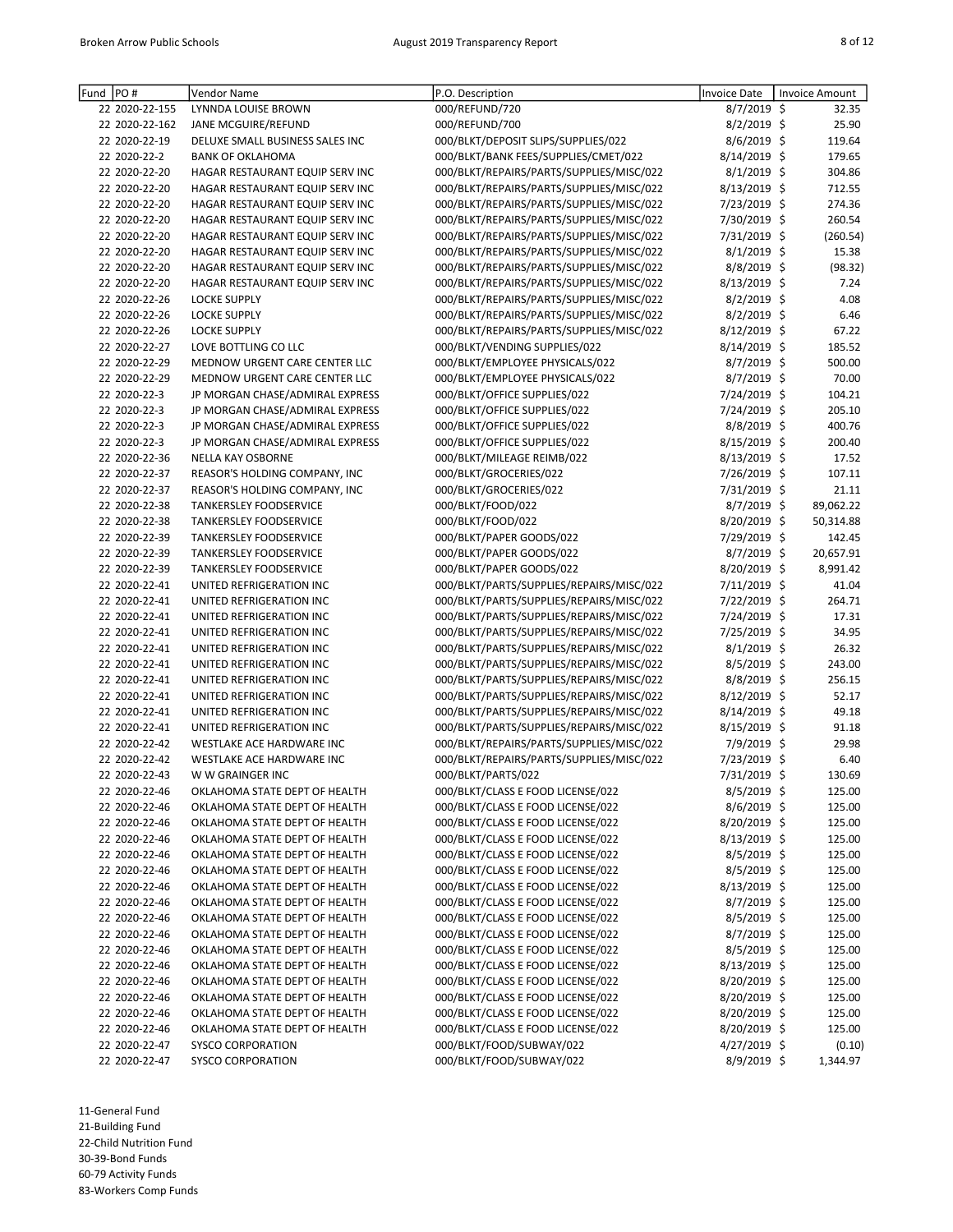| Fund | PO#           | Vendor Name                              | P.O. Description                         | Invoice Date   | <b>Invoice Amount</b>      |
|------|---------------|------------------------------------------|------------------------------------------|----------------|----------------------------|
|      | 22 2020-22-47 | <b>SYSCO CORPORATION</b>                 | 000/BLKT/FOOD/SUBWAY/022                 | $8/13/2019$ \$ | 870.38                     |
|      | 22 2020-22-48 | HILAND DAIRY FOODS COMPANY LLC           | 000/BLKT MILK & DAIRY PRODUCTS/022       | 7/29/2019 \$   | 240.16                     |
|      | 22 2020-22-48 | HILAND DAIRY FOODS COMPANY LLC           | 000/BLKT MILK & DAIRY PRODUCTS/022       | 8/20/2019 \$   | 2,538.72                   |
|      | 22 2020-22-49 | JOHNSTONE SUPPLY OF TULSA                | 000/BLKT/PARTS/REPAIRS/SUPPLIES/MISC/022 | 7/23/2019 \$   | 8.22                       |
|      | 22 2020-22-49 | JOHNSTONE SUPPLY OF TULSA                | 000/BLKT/PARTS/REPAIRS/SUPPLIES/MISC/022 | 7/25/2019 \$   | 30.88                      |
|      | 22 2020-22-49 | JOHNSTONE SUPPLY OF TULSA                | 000/BLKT/PARTS/REPAIRS/SUPPLIES/MISC/022 | 7/29/2019 \$   | 12.33                      |
|      | 22 2020-22-49 | JOHNSTONE SUPPLY OF TULSA                | 000/BLKT/PARTS/REPAIRS/SUPPLIES/MISC/022 | 7/30/2019 \$   | 10.45                      |
|      | 22 2020-22-49 | JOHNSTONE SUPPLY OF TULSA                | 000/BLKT/PARTS/REPAIRS/SUPPLIES/MISC/022 | $8/12/2019$ \$ | 26.84                      |
|      | 22 2020-22-49 | JOHNSTONE SUPPLY OF TULSA                | 000/BLKT/PARTS/REPAIRS/SUPPLIES/MISC/022 | 8/13/2019 \$   | 18.20                      |
|      | 22 2020-22-49 | JOHNSTONE SUPPLY OF TULSA                | 000/BLKT/PARTS/REPAIRS/SUPPLIES/MISC/022 | $8/13/2019$ \$ | 20.43                      |
|      | 22 2020-22-49 | JOHNSTONE SUPPLY OF TULSA                | 000/BLKT/PARTS/REPAIRS/SUPPLIES/MISC/022 | 8/14/2019 \$   | 22.81                      |
|      | 22 2020-22-5  | ASSOCIATED PARTS & SUPPLY INC            | 000/BLKT/REPAIRS/PARTS/SUPPLIES/MISC/022 | 8/8/2019 \$    | 73.26                      |
|      | 22 2020-22-8  | <b>BEN E KEITH FOODS</b>                 | 147/BLKT/PAPER GOODS/CATERING/022        | 7/31/2019 \$   | 178.60                     |
|      | 22 2020-22-8  | <b>BEN E KEITH FOODS</b>                 | 147/BLKT/PAPER GOODS/CATERING/022        | 8/7/2019 \$    | 82.18                      |
|      | 22 2020-22-9  | <b>BEN E KEITH FOODS</b>                 | 147/BLKT/FOOD/CATERING/022               | 7/31/2019 \$   | 622.40                     |
|      | 22 2020-22-9  | <b>BEN E KEITH FOODS</b>                 | 147/BLKT/FOOD/CATERING/022               | $8/7/2019$ \$  | 965.87                     |
|      | 33 2020-33-1  | MIDWEST RACQUETBALL & SPORTING INC       | 160/FOOTBALL PANTS/003                   | 7/18/2019 \$   | 5,699.63                   |
|      | 33 2020-33-12 | TRINITY 3 LLC                            | 191/CHROMEDESK INITIATIVE/720            | $3/12/2019$ \$ | 503,596.80                 |
|      | 33 2020-33-14 | R K BLACK INC                            | 132/COLORED PRINTER/505                  | 5/9/2019 \$    | 1,237.83                   |
|      | 33 2020-33-3  | MIDWEST RACQUETBALL & SPORTING INC       | 160/UNIFORMS/EQUIP/BKTBALL/003           | 6/28/2019 \$   | 2,724.03                   |
|      | 33 2020-33-6  | MIDWEST RACQUETBALL & SPORTING INC       | 160/VB FILL IN UNIFORMS/003              | 7/29/2019 \$   | 508.87                     |
|      | 33 2020-33-8  | LIFEGUARD STORE INC                      | 160/SWIM STARTING PLATFORMS/003          | $6/26/2019$ \$ | 4,275.00                   |
|      | 34 2020-34-1  | ASSOCIATED THEATRICAL CONTRACTORS        | 037/RIGGING CONTROL SYSTEM/051           | 7/30/2019 \$   | 297,152.00                 |
|      | 34 2020-34-2  | NITROSELL LLC                            | 006/POS HARDWARE SOFTWARE & SERVICE/720  | $7/1/2019$ \$  | 2,388.00                   |
|      | 34 2020-34-3  | TRINITY 3 LLC                            | 191/CHROMEDESK INITIATIVE/050            | $3/12/2019$ \$ | 296,403.20                 |
|      | 34 2020-34-6  | AIRCO SERVICE INC                        | 037/HVAC UNIT/051                        | 7/25/2019 \$   | 12,991.00                  |
|      | 39 2020-39-1  | <b>BANK OF OKLAHOMA</b>                  | 191/BOND LEASE/PURCHASE/CMET/050         |                | 8/27/2019 \$ 27,597,772.04 |
|      | 39 2020-39-1  | <b>BANK OF OKLAHOMA</b>                  | 191/BOND LEASE/PURCHASE/CMET/050         | 8/27/2019 \$   | 265,000.00                 |
|      | 39 2020-39-1  | <b>BANK OF OKLAHOMA</b>                  | 191/BOND LEASE/PURCHASE/CMET/050         | 8/27/2019 \$   | 7,460,500.00               |
|      | 39 2020-39-10 | JOSEPH ENTERPRISES                       | 041/DE-ESCALATION RMS/205                | 7/12/2019 \$   | 15,930.00                  |
|      | 39 2020-39-12 | MURRAY WOMBLE INC                        | 041/SLIDING DOORS/720                    | 7/24/2019 \$   | 17,475.00                  |
|      | 39 2020-39-13 | USA ROOF COATINGS LLC                    | 041/ROOFING SILICONE APP/520             | 8/19/2019 \$   | 49,300.00                  |
|      | 39 2020-39-18 | <b>BIRD'S FLOORING CENTER LLC</b>        | 041/CARPET/BLDG A/C/720                  | $8/7/2019$ \$  | 55,382.00                  |
|      | 39 2020-39-19 | BIRD'S FLOORING CENTER LLC               | 041/CARPET/FLOORING/700                  | $8/7/2019$ \$  | 43,270.00                  |
|      | 39 2020-39-24 | VIRGINIA TILE HOLDINGS LLC               | 041/CABINETS/CNTR TOPS/MILL/HARD/055/725 | $6/6/2019$ \$  | 379.37                     |
|      | 39 2020-39-24 | VIRGINIA TILE HOLDINGS LLC               | 041/CABINETS/CNTR TOPS/MILL/HARD/055/725 | $6/6/2019$ \$  | 625.52                     |
|      | 39 2020-39-24 | VIRGINIA TILE HOLDINGS LLC               | 041/CABINETS/CNTR TOPS/MILL/HARD/055/725 | $6/6/2019$ \$  | 5,331.91                   |
|      | 39 2020-39-24 | VIRGINIA TILE HOLDINGS LLC               | 041/CABINETS/CNTR TOPS/MILL/HARD/055/725 | $6/12/2019$ \$ | 58.30                      |
|      | 39 2020-39-24 | VIRGINIA TILE HOLDINGS LLC               | 041/CABINETS/CNTR TOPS/MILL/HARD/055/725 | $6/12/2019$ \$ | 462.30                     |
|      | 39 2020-39-24 | VIRGINIA TILE HOLDINGS LLC               | 041/CABINETS/CNTR TOPS/MILL/HARD/055/725 | $6/17/2019$ \$ | 662.60                     |
|      | 39 2020-39-24 | VIRGINIA TILE HOLDINGS LLC               | 041/CABINETS/CNTR TOPS/MILLWORK/HARDWARE | $6/17/2019$ \$ | 27.65                      |
|      | 39 2020-39-24 | VIRGINIA TILE HOLDINGS LLC               | 041/CABINETS/CNTR TOPS/MILL/HARD/055/725 | $6/17/2019$ \$ | 27.65                      |
|      | 39 2020-39-24 | VIRGINIA TILE HOLDINGS LLC               | 041/CABINETS/CNTR TOPS/MILL/HARD/055/725 | 6/17/2019 \$   | 87.99                      |
|      | 39 2020-39-24 | VIRGINIA TILE HOLDINGS LLC               | 041/CABINETS/CNTR TOPS/MILL/HARD/055/725 | $7/11/2019$ \$ | 78.64                      |
|      | 39 2020-39-26 | <b>CUSTOM HEATING &amp; AIR COND INC</b> | 041/ROOF TOP HVAC/720                    | $6/28/2019$ \$ | 5,035.00                   |
|      | 39 2020-39-27 | ALLWINE ROOFING & CONSTRUCTION INC       | 041/SOLATUBES/505                        | 7/30/2019 \$   | 37,161.00                  |
|      | 39 2020-39-28 | VIRGINIA TILE HOLDINGS LLC               | 041/COUNTERTOPS/030                      | $6/12/2019$ \$ | 150.50                     |
|      | 39 2020-39-28 | VIRGINIA TILE HOLDINGS LLC               | 041/COUNTERTOPS/030                      | $6/17/2019$ \$ | 229.64                     |
|      | 39 2020-39-28 | VIRGINIA TILE HOLDINGS LLC               | 041/COUNTERTOPS/030                      | 7/17/2019 \$   | 5,285.45                   |
|      | 39 2020-39-30 | TALON COMMERCIAL SERVICES                | 041/WALLS/CEILING/INSTALLATION/175       | $6/12/2019$ \$ | 15,532.00                  |
|      | 39 2020-39-31 | SHI INTERNATIONAL CORP                   | 163/MICROSOFT LICENSE RENEWAL/050        | 7/29/2019 \$   | 74,570.38                  |
|      | 39 2020-39-33 | SEVERIN INTERMEDIATE HOLDINGS LLC        | 163/RENEWAL REGISTRATIO/ADD LANGUAGE/050 | $8/1/2019$ \$  | 40,557.72                  |
|      | 39 2020-39-35 | <b>MIZUNI INC</b>                        | 163/RENEWAL /DATA WAREH SOFTWARE LIC/050 | $7/31/2019$ \$ | 64,608.00                  |
|      | 39 2020-39-36 | TREBRON COMPANY INC                      | 163/EMAILS BACKUP/RETENTION/ARCHIVE/050  | 7/1/2019 \$    | 13,138.67                  |
|      | 39 2020-39-38 | <b>BARNETT MUSICAL INDUSTRIES</b>        | 039/INSTRUMENTS/BAND                     | $8/13/2019$ \$ | 11,399.00                  |
|      | 39 2020-39-40 | PALEN MUSIC CENTER                       | 039/INSTRUMENTS/BAND                     | $8/2/2019$ \$  | 38,430.00                  |
|      | 39 2020-39-43 | INFORMATICS HOLDINGS INC                 | 163/BAR CODE INVENTORY SOFTWARE/030      | $7/2/2019$ \$  | 10,197.78                  |
|      | 39 2020-39-43 | <b>INFORMATICS HOLDINGS INC</b>          | 163/BAR CODE INVENTORY SOFTWARE/030      | $7/3/2019$ \$  | 395.30                     |
|      | 39 2020-39-45 | NEURON FUEL INC                          | 102/LICENSES/MS                          | $7/1/2019$ \$  | 9,945.00                   |
|      | 39 2020-39-47 | <b>EBSCO INDUSTRIES INC</b>              | 102/PREP STEP/720                        | 7/10/2019 \$   | 2,940.00                   |
|      | 39 2020-39-48 | <b>CUSTOM HEATING &amp; AIR COND INC</b> | 041/HVAC UNIT/525                        | 8/6/2019 \$    | 9,110.00                   |

21-Building Fund

22-Child Nutrition Fund

30-39-Bond Funds

60-79 Activity Funds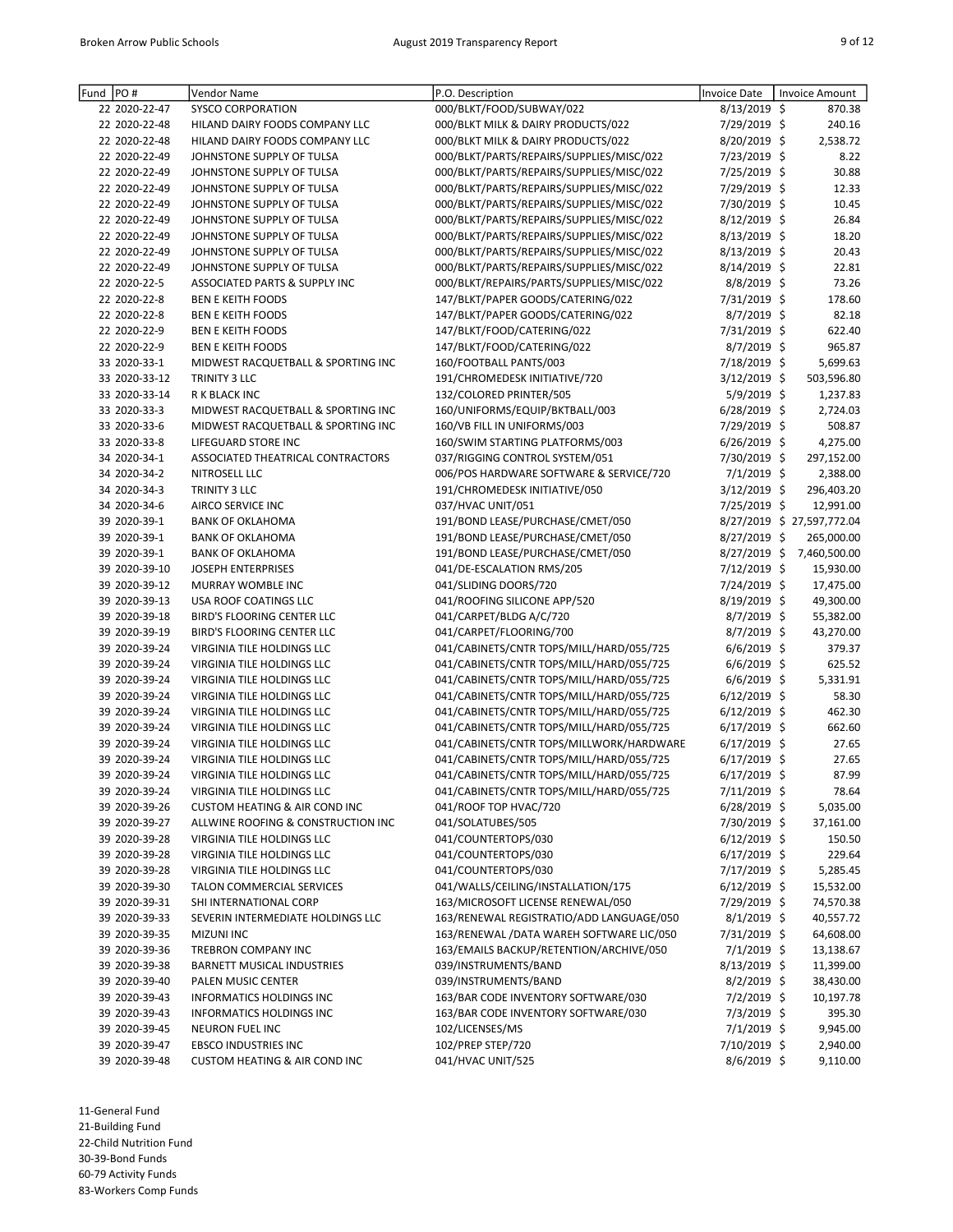| PO#<br>Fund |                | Vendor Name                             | P.O. Description                         | Invoice Date   | Invoice Amount |
|-------------|----------------|-----------------------------------------|------------------------------------------|----------------|----------------|
|             | 39 2020-39-50  | HOUGHTON MIFFLIN HARCOURT PUB CO        | 102/MATH 180 LICENSES/SECONDARY SITES    | 7/10/2019 \$   | 2,250.00       |
|             | 39 2020-39-50  | <b>HOUGHTON MIFFLIN HARCOURT PUB CO</b> | 102/MATH 180 LICENSES/SECONDARY SITES    | 7/12/2019 \$   | 3,780.00       |
|             | 39 2020-39-51  | CATAPULT LEARNING WEST LLC              | 102/LIT FIRST ASSES LICENSES/ELEM        | $7/3/2019$ \$  | 2,000.00       |
|             | 39 2020-39-53  | <b>NAVIANCE INC</b>                     | 102/NAVIANCE RENEWAL/SEC SITES           | 7/16/2019 \$   | 61,026.45      |
|             | 39 2020-39-55  | <b>HAPPY PLAYGROUNDS</b>                | 041/SWING/215                            | $8/13/2019$ \$ | 2,511.00       |
|             | 39 2020-39-57  | <b>JOSEPH ENTERPRISES</b>               | 041/PAVING/CONCRETE/700                  | $8/2/2019$ \$  | 22,220.00      |
|             | 39 2020-39-59  | PEAK METHODS INC                        | 163/EXTREME NETW/SUBSCRIPT & LICENSE/050 | 7/8/2019 \$    | 17,141.91      |
|             | 39 2020-39-60  | PIRAINO CONSULTING INC                  | 163/CASIO PROJECTORS/050                 | 7/10/2019 \$   | 13,090.00      |
|             | 39 2020-39-61  | DIGI SECURITY SYSTEMS LLC               | 163/SECURITY CAMERAS/720                 | 8/16/2019 \$   | 34,900.75      |
|             | 39 2020-39-64  | MURRAY WOMBLE INC                       | 041/COURTSIDE SEATING/700                | 8/5/2019 \$    | 39,615.00      |
|             | 39 2020-39-67  | <b>GUARDIAN INNOVATIONS LLC</b>         | 160/HELMET COVERS/003                    | 7/15/2019 \$   | 1,027.20       |
|             | 39 2020-39-70  | FOLLETT SCHOOL SOLUTIONS INC            | 102/DESTINY RENEWAL/050                  | 7/16/2019 \$   | 22,723.96      |
|             | 39 2020-39-72  | VIP TECHNOLOGY SOLUTIONS GROUP, LLC     | 163/VOIP PHONE SYSTEMS/050               | 7/23/2019 \$   | 39,520.00      |
|             | 39 2020-39-72  | VIP TECHNOLOGY SOLUTIONS GROUP, LLC     | 163/VOIP PHONE SYSTEMS/050               | 7/25/2019 \$   | 139,517.90     |
|             | 39 2020-39-73  | DELL MARKETING LP                       | 163/OPTIPLEX 7060 COMPUTERS/700          | 7/31/2019 \$   | 299,868.48     |
|             | 39 2020-39-76  | CDW LLC                                 | 163/HARD DRIVES/050                      | $8/5/2019$ \$  | 711.16         |
|             | 39 2020-39-78  | PEAK METHODS INC                        | 163/MIBS/MULTI-YEAR RENEWAL/050          | $8/5/2019$ \$  | 39,516.31      |
|             | 39 2020-39-9   | <b>BRIDGEPOINT ELECTRIC INC</b>         | 041/COURTYARD POLES/720                  | $8/5/2019$ \$  | 48,640.00      |
|             | 60 2020-60-12  | <b>BANK OF OKLAHOMA</b>                 | 987/BLKT/BANK FEES AND SUPPLIES/DOLLAHON | 8/14/2019 \$   | 9.98           |
|             | 60 2020-60-40  | <b>IMPERIAL LLC</b>                     | 987/BLKT/TRANSPORTATION COFFEE/BERGWALL  | 8/27/2019 \$   | 70.35          |
|             | 60 2020-60-58  | JP MORGAN CHASE BANK                    | 987/DONUTS/ADMIN RETREAT/015             | 8/2/2019 \$    | 70.00          |
|             | 60 2020-60-63  | <b>CHEAPER T'S</b>                      | 987/EARLY COLLEGE HS PROG/JAMES/050      | 7/31/2019 \$   | 1,170.50       |
|             | 61 2020-61-1   | MIDWEST RACQUETBALL & SPORTING INC      | 803/FB/MOUTHPIECES/WRAPS/WRISTBANDS/003  | 7/29/2019 \$   | 474.00         |
|             | 61 2020-61-10  | MIDWEST RACQUETBALL & SPORTING INC      | 803/RO1446/FOOTBALLPANTS/003             | 7/18/2019 \$   | 5,325.37       |
|             | 61 2020-61-107 | <b>ARTHUR VEROS</b>                     | 803/VOLLEYBALL OFFICIAL/003              | $8/13/2019$ \$ | 93.00          |
|             | 61 2020-61-11  | MIDWEST RACQUETBALL & SPORTING INC      | 803/BLKT/RO 1459/GIRLS BASKETBALLS/003   | 7/29/2019 \$   | 1,860.00       |
|             | 61 2020-61-110 | <b>KEVIN J WESEL</b>                    | 803/VOLLEYBALL OFFICIAL/003              | 8/20/2019 \$   | 113.00         |
|             | 61 2020-61-111 | <b>TERRY BRYAN</b>                      | 803/VOLLEYBALL OFFICIAL/003              | 8/20/2019 \$   | 129.00         |
|             | 61 2020-61-112 | TRAVIS WAYNE STEPHENS                   | 803/VOLLEYBALL OFFICIAL/003              | 8/23/2019 \$   | 285.00         |
|             | 61 2020-61-113 | <b>VANCE PITMAN</b>                     | 803/VOLLEYBALL OFFICIAL/003              | $8/23/2019$ \$ | 513.00         |
|             | 61 2020-61-114 | <b>CARRIE L BOWEN</b>                   | 803/VOLLEYBALL OFFICIAL/003              | 8/23/2019 \$   | 228.00         |
|             | 61 2020-61-115 | <b>RICH COOPER</b>                      | 803/VOLLEYBALL OFFICIAL/003              | 8/23/2019 \$   | 513.00         |
|             | 61 2020-61-116 | <b>TRAVIS LEWIS</b>                     | 803/VOLLEYBALL OFFICIAL/003              | 8/23/2019 \$   | 513.00         |
|             | 61 2020-61-16  | BA PUBLIC SCHOOLS-GENERAL FUND          | 857/BLKT/COACHES SUMMER PAY/003          | 8/14/2019 \$   | 33,371.57      |
|             | 61 2020-61-18  | A & A WHOLESALE SCREEN PRINT            | 941/RO 1445/BANNERS/003                  | 5/1/2019 \$    | 130.00         |
|             | 61 2020-61-19  | MIDWEST RACQUETBALL & SPORTING INC      | 803/RO 1477 & BLKT/EMBROIDERY/003        | 12/28/2018 \$  | 203.00         |
|             | 61 2020-61-21  | JP MORGAN CHASE BANK                    | 803/AACCA COACHING CERTIFICATIONS/003    | 8/5/2019 \$    | 75.00          |
|             | 61 2020-61-21  | JP MORGAN CHASE BANK                    | 803/AACCA COACHING CERTIFICATIONS/003    | $8/5/2019$ \$  | 75.00          |
|             | 61 2020-61-21  | JP MORGAN CHASE BANK                    | 803/AACCA COACHING CERTIFICATIONS/003    | $8/5/2019$ \$  | 75.00          |
|             | 61 2020-61-21  | JP MORGAN CHASE BANK                    | 803/AACCA COACHING CERTIFICATIONS/003    | 8/5/2019 \$    | 75.00          |
|             | 61 2020-61-21  | JP MORGAN CHASE BANK                    | 803/AACCA COACHING CERTIFICATIONS/003    | 8/5/2019 \$    | 75.00          |
|             | 61 2020-61-22  | CHICK-FIL-A BROKEN ARROW                | 803/STUDENT LEADERSHIP LUNCH/7.24/003    | 7/24/2019 \$   | 573.18         |
|             | 61 2020-61-28  | <b>GREAT PLAINS RESOURCE LLP</b>        | 803/BLKT/BEVERAGES/003                   | 7/29/2019 \$   | 252.88         |
|             | 61 2020-61-29  | EMILY R TEEL/PETTY CASH                 | 803/START UP FOR GATE/003                | $8/6/2019$ \$  | 3,000.00       |
|             | 61 2020-61-292 | CHICK-FIL-A BROKEN ARROW                | 970/BLKT/TRAINER MEALS/003               | $8/8/2019$ \$  | 102.00         |
|             | 61 2020-61-294 | ALERT SERVICES INC                      | 803/BLKT/SPORTS MEDICINE SUPPLIES/003    | 8/12/2019 \$   | 5,635.36       |
|             | 61 2020-61-299 | TEAM NEXT LEVEL INC                     | 970/BLKT/TRAINER MEALS/003               | 8/9/2019 \$    | 39.95          |
|             | 61 2020-61-30  | JP MORGAN CHASE BANK                    | 803/AACCA COACHING CERTIFICATIONS/003    | $8/5/2019$ \$  | 75.00          |
|             | 61 2020-61-30  | JP MORGAN CHASE BANK                    | 803/AACCA COACHING CERTIFICATIONS/003    | $8/7/2019$ \$  | 75.00          |
|             | 61 2020-61-302 | <b>HOBBY LOBBY STORES INC</b>           | 970/BLKT/DECOR, SUPPLIES AND GIFTS/003   | $8/13/2019$ \$ | 34.13          |
|             | 61 2020-61-302 | <b>HOBBY LOBBY STORES INC</b>           | 970/BLKT/DECOR, SUPPLIES AND GIFTS/003   | $8/10/2019$ \$ | 31.35          |
|             | 61 2020-61-33  | BROKEN ARROW SOFTBALL BOOSTER CLUB      | 928/TRANSFER TO SANCTIONED ACCT/003      | $6/19/2019$ \$ | 41,180.30      |
|             | 61 2020-61-35  | <b>KEVIN L FRIESEN</b>                  | 803/NEWTIGERDESIGN/003                   | $8/2/2019$ \$  | 1,750.00       |
|             | 61 2020-61-39  | UNION PUBLIC SCHOOLS ISD 9              | 803/SOFTBALL/ENTRY FEE/8.12/003          | $8/12/2019$ \$ | 120.00         |
|             | 61 2020-61-41  | <b>DANIEL HICKS</b>                     | 803/FP SOFTBALL OFFICIAL/003             | $8/16/2019$ \$ | 180.00         |
|             | 61 2020-61-42  | TRAVIS E BLUNDELL                       | 803/FP SOFTBALL OFFICIAL/003             | $8/16/2019$ \$ | 360.00         |
|             | 61 2020-61-43  | MELVIN L CHANCEY                        | 803/FP SOFTBALL OFFICIAL/003             | $8/16/2019$ \$ | 135.00         |
|             | 61 2020-61-44  | DONALD L MANNING                        | 803/FP SOFTBALL OFFICIAL/003             | $8/16/2019$ \$ | 90.00          |
|             | 61 2020-61-45  | LARRY MAINE                             | 803/FP SOFTBALL OFFICIAL/003             | $8/16/2019$ \$ | 180.00         |
|             | 61 2020-61-46  | WILLIAM PHILLIP ERWIN                   | 803/FP SOFTBALL OFFICIAL/003             | $8/17/2019$ \$ | 180.00         |
|             | 61 2020-61-46  | WILLIAM PHILLIP ERWIN                   | 803/FP SOFTBALL OFFICIAL/003             | 8/17/2019 \$   | 180.00         |

21-Building Fund 22-Child Nutrition Fund

30-39-Bond Funds

60-79 Activity Funds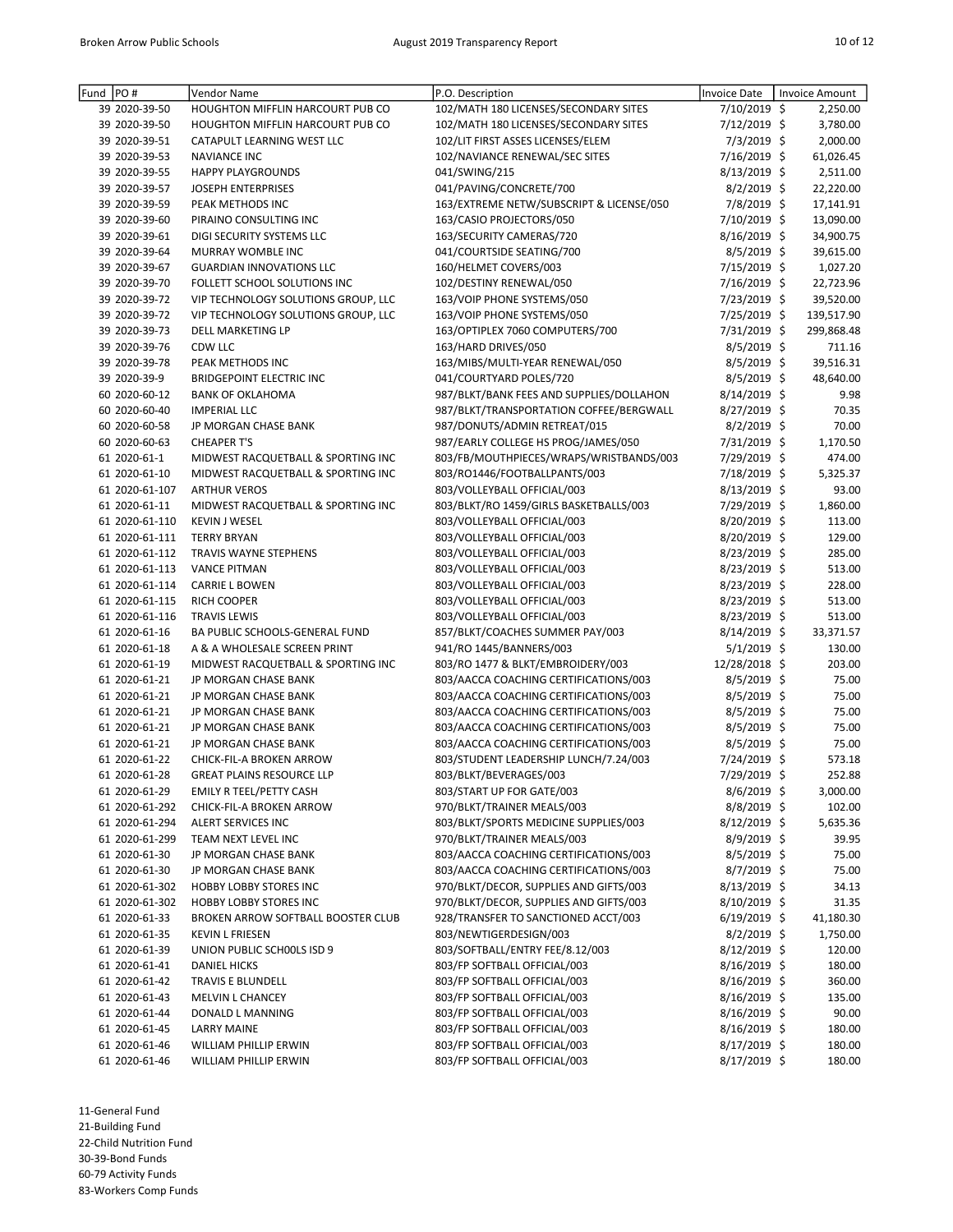| Fund PO# |                | Vendor Name                     | P.O. Description                         | <b>Invoice Date</b> | Invoice Amount |
|----------|----------------|---------------------------------|------------------------------------------|---------------------|----------------|
|          | 61 2020-61-47  | <b>DIXIE HORN</b>               | 803/FP SOFTBALL OFFICIAL/003             | 8/16/2019 \$        | 202.50         |
|          | 61 2020-61-47  | <b>DIXIE HORN</b>               | 803/FP SOFTBALL OFFICIAL/003             | 8/17/2019 \$        | 225.00         |
|          | 61 2020-61-48  | <b>GEORGE J DUDASKO JR</b>      | 803/FP SOFTBALL OFFICIAL/003             | 8/16/2019 \$        | 180.00         |
|          | 61 2020-61-48  | <b>GEORGE J DUDASKO JR</b>      | 803/FP SOFTBALL OFFICIAL/003             | 8/17/2019 \$        | 225.00         |
|          | 61 2020-61-49  | <b>BRADLEY J STRINGER</b>       | 803/FP SOFTBALL OFFICIAL/003             | 8/16/2019 \$        | 180.00         |
|          | 61 2020-61-49  | <b>BRADLEY J STRINGER</b>       | 803/FP SOFTBALL OFFICIAL/003             | 8/17/2019 \$        | 180.00         |
|          | 61 2020-61-5   | <b>BANKCARD CENTER</b>          | 803/BLKT & RO 3/FEES FOR CREDIT CARD/003 | $8/2/2019$ \$       | 186.44         |
|          | 61 2020-61-50  | <b>ISAAC SIMPSON</b>            | 803/FP SOFTBALL OFFICIAL/003             | 8/16/2019 \$        | 495.00         |
|          | 61 2020-61-51  | <b>BOBBY DENZIL SHAWN</b>       | 803/FP SOFTBALL OFFICIAL/003             | 8/16/2019 \$        | 540.00         |
|          | 61 2020-61-53  | <b>TAYLOR HOLLAND</b>           | 803/FP SOFTBALL OFFICIAL/003             | 8/16/2019 \$        | 315.00         |
|          | 61 2020-61-54  | MIKAYLA MCGOLDRICK              | 803/FP SOFTBALL OFFICIAL/003             | 8/16/2019 \$        | 360.00         |
|          | 61 2020-61-55  | KASSANDRA JILL MCGOLDRICK       | 803/FP SOFTBALL OFFICIAL/003             | 8/16/2019 \$        | 360.00         |
|          | 61 2020-61-56  | JERMAINE D O'GUIN               | 803/FP SOFTBALL OFFICIAL/003             | 8/16/2019 \$        | 360.00         |
|          | 61 2020-61-57  | RONALD LEE MAYFIELD             | 803/FP SOFTBALL OFFICIAL/003             | 8/16/2019 \$        | 699.00         |
|          | 61 2020-61-58  | <b>LESLIE HUMPHREY</b>          | 803/FP SOFTBALL OFFICIAL/003             | 8/16/2019 \$        | 360.00         |
|          | 61 2020-61-59  | <b>RAY A BURWELL</b>            | 803/FP SOFTBALL OFFICIAL/003             | 8/16/2019 \$        | 450.00         |
|          | 61 2020-61-60  | <b>GARY BRAMMER</b>             | 803/FP SOFTBALL OFFICIAL/003             | 8/16/2019 \$        | 360.00         |
|          | 61 2020-61-61  | TIM B JONES                     | 803/FP SOFTBALL OFFICIAL/003             | 8/17/2019 \$        | 450.00         |
|          | 61 2020-61-62  | <b>TERRY D HOLT</b>             | 803/FP SOFTBALL OFFICIAL/003             | 8/17/2019 \$        | 135.00         |
|          | 61 2020-61-63  | <b>SCOTT BRIANS</b>             | 803/FP SOFTBALL OFFICIAL/003             | 8/17/2019 \$        | 135.00         |
|          | 61 2020-61-64  | MICHAEL B REESE                 | 803/FP SOFTBALL OFFICIAL/003             | 8/15/2019 \$        | 450.00         |
|          | 61 2020-61-65  | <b>LESLIE D HANNAH</b>          | 803/FP SOFTBALL OFFICIAL/003             | 8/17/2019 \$        | 135.00         |
|          | 61 2020-61-66  | <b>JASON KEMPER</b>             | 803/FP SOFTBALL OFFICIAL/003             | 8/17/2019 \$        | 135.00         |
|          | 61 2020-61-67  | RICHARD E BOYER                 | 803/FP SOFTBALL OFFICIAL/003             | 8/17/2019 \$        | 135.00         |
|          | 61 2020-61-68  | <b>TRAVIS E BLUNDELL</b>        | 803/FP SOFTBALL OFFICIAL/003             | 8/22/2019 \$        | 60.00          |
|          | 61 2020-61-69  | RONALD LEE MAYFIELD             | 803/FP SOFTBALL OFFICIAL/003             | 8/22/2019 \$        | 60.00          |
|          | 61 2020-61-7   | <b>SAM'S CLUB DIRECT</b>        | 803/BLKT/OFFICE-SPLYS-AND-HOSP-ITEMS/003 | 7/30/2019 \$        | 245.80         |
|          | 62 2020-62-168 | SAM'S CLUB DIRECT               | 934/BLANKET/SUPPLIES/720                 | $8/13/2019$ \$      | 236.64         |
|          | 65 2020-65-1   | JOSTENS, INC                    | 807/YEARBOOK PROD./505                   | 5/3/2019 \$         | 6,200.00       |
|          | 65 2020-65-11  | MUSIC STORE INC                 | 818/MUSIC/SUPPLIES/PETTYS/505            | 8/14/2019 \$        | 187.41         |
|          | 65 2020-65-6   | PAPER DIRECT                    | 892/POSTCARDS/505                        | 7/22/2019 \$        | 70.98          |
|          | 65 2020-65-9   | MAZZIO'S LLC                    | 892/MEAL/SCHEDULE PICK-UP VOLUNTEERS/505 | $8/13/2019$ \$      | 75.72          |
|          | 69 2020-69-5   | JP MORGAN CHASE/ADMIRAL EXPRESS | 892/SUPPLIES/510                         | $8/14/2019$ \$      | 87.49          |
|          | 70 2020-70-16  | JP MORGAN CHASE/ADMIRAL EXPRESS | 892/BLANKET/CLASSROOMSUPPLIES/150        | 8/15/2019 \$        | 182.96         |
|          | 70 2020-70-17  | JP MORGAN CHASE/ADMIRAL EXPRESS | 892/BLANKET/CLASSROOMSUPPLIES/150        | 8/15/2019 \$        | 182.96         |
|          | 70 2020-70-25  | JP MORGAN CHASE/ADMIRAL EXPRESS | 892/SUPPLIES/125                         | 8/15/2019 \$        | 334.97         |
|          | 70 2020-70-62  | JP MORGAN CHASE/ADMIRAL EXPRESS | 892/PRINCIPAL SUPPLIES/180               | 8/13/2019 \$        | 58.62          |
|          | 70 2020-70-63  | JP MORGAN CHASE/ADMIRAL EXPRESS | 892/CLERICAL SUPPLIES/180                | 8/13/2019 \$        | 64.60          |
|          | 70 2020-70-82  | JP MORGAN CHASE/ADMIRAL EXPRESS | 892/SUPPLIES/170                         | $8/15/2019$ \$      | 599.49         |
|          | 70 2020-70-9   | JP MORGAN CHASE/ADMIRAL EXPRESS | 892/BLANKET/CLASSROOMSUPPLIES/150        | 8/13/2019 \$        | 268.26         |
|          | 70 2020-70-9   | JP MORGAN CHASE/ADMIRAL EXPRESS | 892/BLANKET/CLASSROOMSUPPLIES/150        | 8/14/2019 \$        | 3.54           |
|          | 70 2020-70-9   | JP MORGAN CHASE/ADMIRAL EXPRESS | 892/BLANKET/CLASSROOMSUPPLIES/150        | 8/13/2019 \$        | 43.25          |
|          | 70 2020-70-9   | JP MORGAN CHASE/ADMIRAL EXPRESS | 892/BLANKET/CLASSROOMSUPPLIES/150        | 8/13/2019 \$        | 49.64          |
|          | 70 2020-70-9   | JP MORGAN CHASE/ADMIRAL EXPRESS | 892/BLANKET/CLASSROOMSUPPLIES/150        | 8/13/2019 \$        | 37.38          |
|          | 70 2020-70-9   | JP MORGAN CHASE/ADMIRAL EXPRESS | 892/BLANKET/CLASSROOMSUPPLIES/150        | 8/15/2019 \$        | 12.01          |
|          | 70 2020-70-9   | JP MORGAN CHASE/ADMIRAL EXPRESS | 892/BLANKET/CLASSROOMSUPPLIES/150        | 8/13/2019 \$        | 48.45          |
|          | 70 2020-70-9   | JP MORGAN CHASE/ADMIRAL EXPRESS | 892/BLANKET/CLASSROOMSUPPLIES/150        | $8/13/2019$ \$      | 42.48          |
|          | 70 2020-70-9   | JP MORGAN CHASE/ADMIRAL EXPRESS | 892/BLANKET/CLASSROOMSUPPLIES/150        | 8/13/2019 \$        | 40.64          |
|          | 70 2020-70-9   | JP MORGAN CHASE/ADMIRAL EXPRESS | 892/BLANKET/CLASSROOMSUPPLIES/150        | 8/16/2019 \$        | 40.18          |
|          | 70 2020-70-91  | JP MORGAN CHASE BANK            | 892/TEACHER LUNCHEON/175                 | 8/15/2019 \$        | 151.65         |
|          | 72 2020-72-1   | <b>BANK OF OKLAHOMA</b>         | 982/BLKT/2019-2020BANKFEES/082           | 8/14/2019 \$        | 11.82          |
|          | 72 2020-72-1   | <b>BANK OF OKLAHOMA</b>         | 982/BLKT/2019-2020BANKFEES/082           | 8/14/2019 \$        | 11.60          |
|          | 72 2020-72-10  | <b>WILJACKAL LLC FRECKLES</b>   | 982/SUMMER CAMP/082                      | 7/12/2019 \$        | 84.00          |
|          | 72 2020-72-10  | WILJACKAL LLC FRECKLES          | 982/SUMMER CAMP/082                      | 8/9/2019 \$         | 84.00          |
|          | 72 2020-72-10  | WILJACKAL LLC FRECKLES          | 982/SUMMER CAMP/082                      | 7/12/2019 \$        | 84.00          |
|          | 72 2020-72-10  | WILJACKAL LLC FRECKLES          | 982/SUMMER CAMP/082                      | $8/9/2019$ \$       | 84.00          |
|          | 72 2020-72-10  | WILJACKAL LLC FRECKLES          | 982/SUMMER CAMP/082                      | 7/12/2019 \$        | 84.00          |
|          | 72 2020-72-10  | <b>WILJACKAL LLC FRECKLES</b>   | 982/SUMMER CAMP/082                      | $8/9/2019$ \$       | 84.00          |
|          | 72 2020-72-12  | <b>MATTHEW TYNES</b>            | 982/SUMMER CAMP FIELD TRIP/082           | 8/5/2019 \$         | 1,435.00       |
|          | 72 2020-72-13  | MAIN EVENT ENTERTAINMENT LP     | 982/SUMMER CAMP FIELD TRIP/082           | 7/26/2019 \$        | 1,421.25       |
|          | 72 2020-72-13  | MAIN EVENT ENTERTAINMENT LP     | 982/SUMMER CAMP FIELD TRIP/082           | 7/26/2019 \$        | 1,421.25       |
|          |                |                                 |                                          |                     |                |

21-Building Fund

22-Child Nutrition Fund

30-39-Bond Funds

60-79 Activity Funds 83-Workers Comp Funds